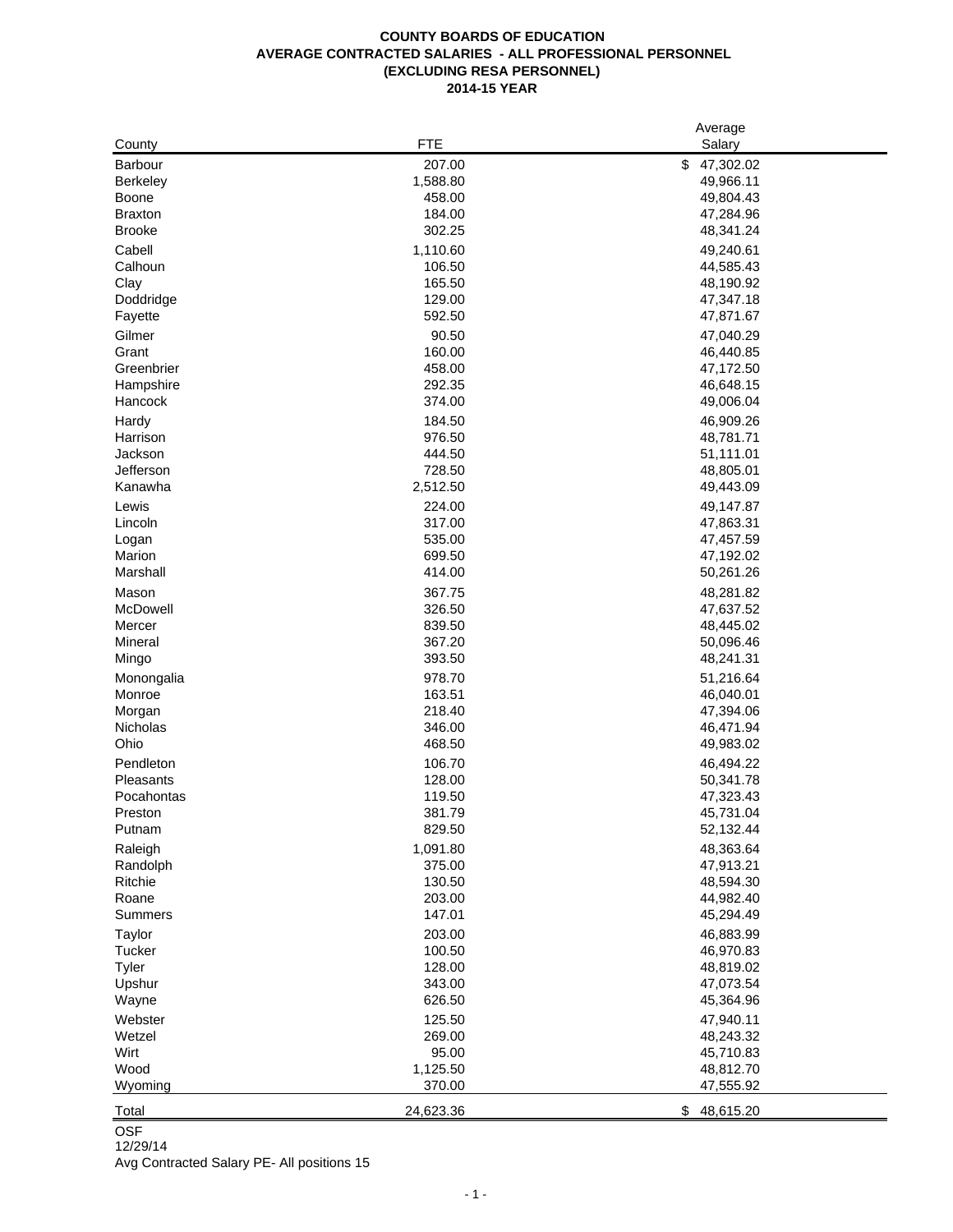# **COUNTY BOARDS OF EDUCATION AVERAGE CONTRACTED SALARIES - ALL PROFESSIONAL PERSONNEL (EXCLUDING RESA PERSONNEL - ARRANGED IN DESCENDING ORDER BY AVERAGE) 2014-15 YEAR**

|                          |                  |                  | Average                |
|--------------------------|------------------|------------------|------------------------|
| Ct.                      | County           | <b>FTE</b>       | Salary                 |
| 1                        | Putnam           | 829.50           | \$<br>52,132.44        |
| 2                        | Monongalia       | 978.70           | 51,216.64              |
| 3                        | Jackson          | 444.50           | 51,111.01              |
| 4                        | Pleasants        | 128.00           | 50,341.78              |
| 5                        | Marshall         | 414.00           | 50,261.26              |
| 6                        | Mineral          | 367.20           | 50,096.46              |
| $\overline{\mathbf{7}}$  | Ohio             | 468.50           | 49,983.02              |
| 8                        | <b>Berkeley</b>  | 1,588.80         | 49,966.11              |
| 9                        | Boone            | 458.00           | 49,804.43              |
| 10                       | Kanawha          | 2,512.50         | 49,443.09              |
| 11                       | Cabell           | 1,110.60         | 49,240.61              |
| 12                       | Lewis            | 224.00           | 49,147.87              |
| 13                       | Hancock          | 374.00           | 49,006.04              |
| 14                       | Tyler            | 128.00           | 48,819.02              |
| 15                       | Wood             | 1,125.50         | 48,812.70              |
| 16                       | Jefferson        | 728.50           | 48,805.01              |
| 17                       | Harrison         | 976.50           | 48,781.71              |
| 18                       | Ritchie          | 130.50           | 48,594.30              |
| 19                       | Mercer           | 839.50           | 48,445.02              |
| 20                       | Raleigh          | 1,091.80         | 48,363.64              |
|                          |                  |                  |                        |
| 21<br>22                 | <b>Brooke</b>    | 302.25           | 48,341.24              |
| 23                       | Mason            | 367.75           | 48,281.82              |
| 24                       | Wetzel           | 269.00           | 48,243.32              |
| 25                       | Mingo            | 393.50           | 48,241.31              |
|                          | Clay             | 165.50           | 48,190.92              |
| 26                       | Webster          | 125.50           | 47,940.11              |
| 27                       | Randolph         | 375.00           | 47,913.21              |
| 28                       | Fayette          | 592.50           | 47,871.67              |
| 29                       | Lincoln          | 317.00           | 47,863.31              |
| 30                       | McDowell         | 326.50           | 47,637.52              |
| 31                       | Wyoming          | 370.00           | 47,555.92              |
| 32                       | Logan            | 535.00           | 47,457.59              |
| 33                       | Morgan           | 218.40           | 47,394.06              |
| 34                       | Doddridge        | 129.00           | 47,347.18              |
| 35                       | Pocahontas       | 119.50           | 47,323.43              |
| 36                       | Barbour          | 207.00           | 47,302.02              |
| 37                       | <b>Braxton</b>   | 184.00           | 47,284.96              |
| 38                       | Marion           | 699.50           | 47,192.02              |
| 39                       | Greenbrier       | 458.00           | 47,172.50              |
| 40                       | Upshur           | 343.00           | 47,073.54              |
| 41                       | Gilmer           | 90.50            | 47,040.29              |
| 42                       | Tucker           | 100.50           | 46,970.83              |
| 43                       | Hardy            | 184.50           | 46,909.26              |
| 44                       | Taylor           | 203.00           | 46,883.99              |
| 45                       | Hampshire        | 292.35           | 46,648.15              |
| 46                       | Pendleton        | 106.70           | 46,494.22              |
| 47                       | Nicholas         | 346.00           | 46,471.94              |
| 48                       | Grant            | 160.00           | 46,440.85              |
| 49                       | Monroe           | 163.51           | 46,040.01              |
| 50                       | Preston          | 381.79           | 45,731.04              |
| 51                       | Wirt             | 95.00            | 45,710.83              |
|                          |                  |                  |                        |
| 52                       | Wayne            | 626.50           | 45,364.96              |
| 53<br>54                 | <b>Summers</b>   | 147.01           | 45,294.49              |
| 55                       | Roane<br>Calhoun | 203.00<br>106.50 | 44,982.40<br>44,585.43 |
|                          |                  |                  |                        |
| $\overline{\phantom{a}}$ | Total            | 24,623.36        | \$<br>48,615.20        |

OSF

# 12/29/14

Avg Contracted Salary PE- All positions 15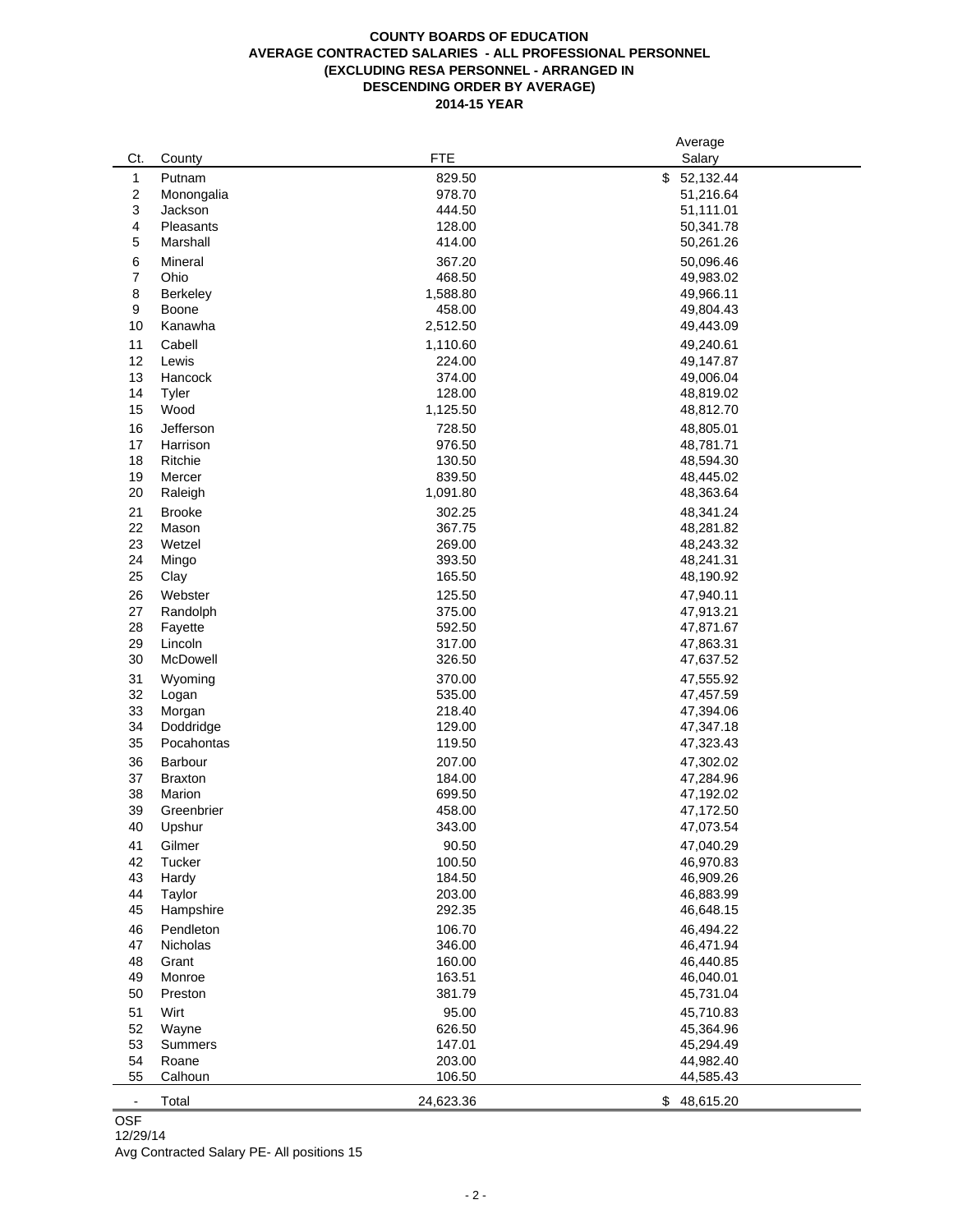# **COUNTY BOARDS OF EDUCATION COMPARISON OF AVERAGE CONTRACTED SALARIES PROFESSIONAL PERSONNEL (EXCLUDING RESA PERSONNEL) 2013-14 AND 2014-15**

| County         | 2013-14         | 2014-15         | Difference     | Percent  |
|----------------|-----------------|-----------------|----------------|----------|
| Barbour        | \$<br>45,817.98 | \$47,302.02     | \$<br>1,484.04 | 3.24%    |
| Berkeley       | 48,818.51       | 49,966.11       | 1,147.60       | 2.35%    |
| Boone          | 49,147.84       | 49,804.43       | 656.59         | 1.34%    |
| <b>Braxton</b> | 46,942.54       | 47,284.96       | 342.42         | 0.73%    |
| <b>Brooke</b>  | 48,123.46       | 48,341.24       | 217.78         | 0.45%    |
| Cabell         | 48,043.77       | 49,240.61       | 1,196.84       | 2.49%    |
| Calhoun        | 44,496.36       | 44,585.43       | 89.07          | 0.20%    |
| Clay           | 46,802.12       | 48,190.92       | 1,388.80       | 2.97%    |
| Doddridge      | 45,982.09       | 47,347.18       | 1,365.09       | 2.97%    |
| Fayette        | 46,951.36       | 47,871.67       | 920.31         | 1.96%    |
| Gilmer         | 45,845.34       | 47,040.29       | 1,194.95       | 2.61%    |
| Grant          | 45,345.16       | 46,440.85       | 1,095.69       | 2.42%    |
| Greenbrier     | 46,343.49       | 47,172.50       | 829.01         | 1.79%    |
| Hampshire      | 45,008.39       | 46,648.15       | 1,639.76       | 3.64%    |
| Hancock        | 48,337.33       | 49,006.04       | 668.71         | 1.38%    |
| Hardy          | 46,138.40       | 46,909.26       | 770.86         | 1.67%    |
| Harrison       | 47,921.15       | 48,781.71       | 860.56         | 1.80%    |
| Jackson        | 49,803.08       | 51,111.01       | 1,307.93       | 2.63%    |
| Jefferson      | 47,558.41       | 48,805.01       | 1,246.60       | 2.62%    |
| Kanawha        | 48,857.15       | 49,443.09       | 585.94         | 1.20%    |
| Lewis          | 48,654.20       | 49,147.87       | 493.67         | 1.01%    |
| Lincoln        | 45,875.44       | 47,863.31       | 1,987.87       | 4.33%    |
| Logan          | 45,755.11       | 47,457.59       | 1,702.48       | 3.72%    |
| Marion         | 46,573.12       | 47,192.02       | 618.90         | 1.33%    |
| Marshall       | 50,089.28       | 50,261.26       | 171.98         | 0.34%    |
| Mason          | 47,919.83       | 48,281.82       | 361.99         | 0.76%    |
| McDowell       | 46,441.62       | 47,637.52       | 1,195.90       | 2.58%    |
| Mercer         | 47,653.85       | 48,445.02       | 791.17         | 1.66%    |
| Mineral        | 49,545.24       | 50,096.46       | 551.22         | 1.11%    |
| Mingo          | 48,032.38       | 48,241.31       | 208.93         | 0.43%    |
| Monongalia     | 50,506.14       | 51,216.64       | 710.50         | 1.41%    |
| Monroe         | 43,975.01       | 46,040.01       | 2,065.00       | 4.70%    |
| Morgan         | 46,913.98       | 47,394.06       | 480.08         | 1.02%    |
| Nicholas       | 45,926.48       | 46,471.94       | 545.46         | 1.19%    |
| Ohio           | 48,862.39       | 49,983.02       | 1,120.63       | 2.29%    |
| Pendleton      | 45,773.98       | 46,494.22       | 720.24         | 1.57%    |
| Pleasants      | 50,418.28       | 50,341.78       | (76.50)        | $-0.15%$ |
| Pocahontas     | 46,316.62       | 47,323.43       | 1,006.81       | 2.17%    |
| Preston        | 45,649.90       | 45,731.04       | 81.14          | 0.18%    |
| Putnam         | 51,367.21       | 52,132.44       | 765.23         | 1.49%    |
| Raleigh        | 47,989.07       | 48,363.64       | 374.57         | 0.78%    |
| Randolph       | 47,479.20       | 47,913.21       | 434.01         | 0.91%    |
| Ritchie        | 47,169.09       | 48,594.30       | 1,425.21       | 3.02%    |
| Roane          | 44,383.98       | 44,982.40       | 598.42         | 1.35%    |
| Summers        | 44,560.04       | 45,294.49       | 734.45         | 1.65%    |
| Taylor         | 46,429.34       | 46,883.99       | 454.65         | 0.98%    |
| Tucker         | 46,051.59       | 46,970.83       | 919.24         | 2.00%    |
| Tyler          | 47,352.97       | 48,819.02       | 1,466.05       | 3.10%    |
| Upshur         | 46,897.70       | 47,073.54       | 175.84         | 0.37%    |
| Wayne          | 45,094.77       | 45,364.96       | 270.19         | 0.60%    |
| Webster        | 47,189.19       | 47,940.11       | 750.92         | 1.59%    |
| Wetzel         | 47,951.75       | 48,243.32       | 291.57         | 0.61%    |
| Wirt           | 45,198.88       | 45,710.83       | 511.95         | 1.13%    |
| Wood           | 47,923.97       | 48,812.70       | 888.73         | 1.85%    |
| Wyoming        | 46,485.94       | 47,555.92       | 1,069.98       | 2.30%    |
|                |                 |                 |                |          |
| Total          | 47,809.90<br>\$ | 48,615.20<br>\$ | \$<br>805.30   | 1.68%    |

# OSF

12/29/14

Avg Contracted Salary PE- All positions 15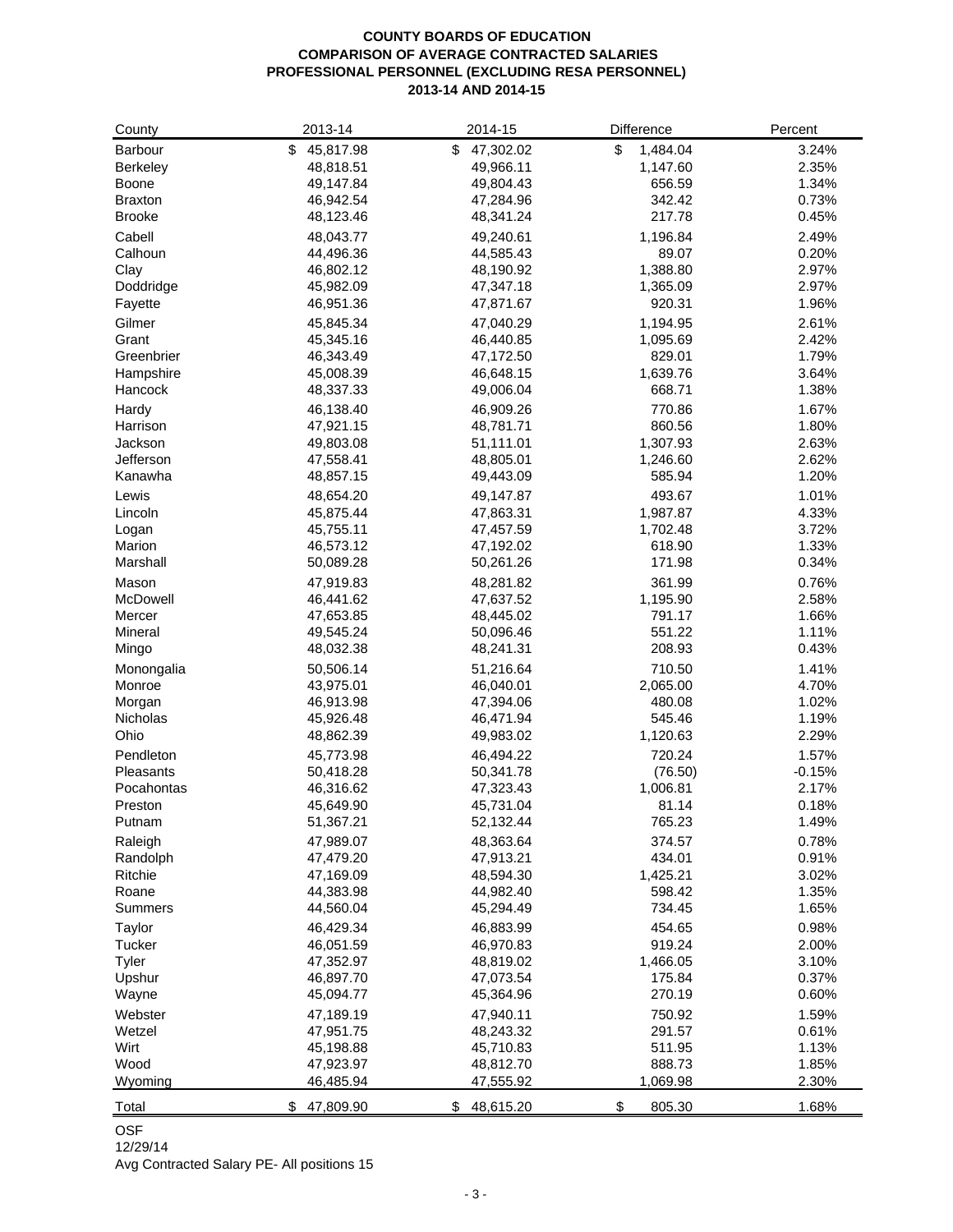# **COUNTY BOARDS OF EDUCATION COMPARISON OF AVERAGE CONTRACTED SALARIES PROFESSIONAL PERSONNEL (EXCLUDING RESA PERSONNEL) (ARRANGED IN DESCENDING ORDER BY PERCENT) 2013-14 AND 2014-15**

| Ct.                     | County            | 2013-14                | 2014-15                | Difference       | Percent        |
|-------------------------|-------------------|------------------------|------------------------|------------------|----------------|
| 1                       | Monroe            | 43,975.01<br>\$        | 46,040.01<br>\$        | \$<br>2,065.00   | 4.70%          |
| $\boldsymbol{2}$        | Lincoln           | 45,875.44              | 47,863.31              | 1,987.87         | 4.33%          |
| 3                       | Logan             | 45,755.11              | 47,457.59              | 1,702.48         | 3.72%          |
| $\overline{\mathbf{4}}$ | Hampshire         | 45,008.39              | 46,648.15              | 1,639.76         | 3.64%          |
| 5                       | Barbour           | 45,817.98              | 47,302.02              | 1,484.04         | 3.24%          |
| 6                       | Tyler             | 47,352.97              | 48,819.02              | 1,466.05         | 3.10%          |
| $\boldsymbol{7}$        | Ritchie           | 47,169.09              | 48,594.30              | 1,425.21         | 3.02%          |
| 8                       | Doddridge         | 45,982.09              | 47,347.18              | 1,365.09         | 2.97%          |
| 9                       | Clay              | 46,802.12              | 48,190.92              | 1,388.80         | 2.97%          |
| 10                      | Jackson           | 49,803.08              | 51,111.01              | 1,307.93         | 2.63%          |
| 11                      | Jefferson         | 47,558.41              | 48,805.01              | 1,246.60         | 2.62%          |
| 12                      | Gilmer            | 45,845.34              | 47,040.29              | 1,194.95         | 2.61%          |
| 13                      | McDowell          | 46,441.62              | 47,637.52              | 1,195.90         | 2.58%          |
| 14                      | Cabell            | 48,043.77              | 49,240.61              | 1,196.84         | 2.49%          |
| 15                      | Grant             | 45,345.16              | 46,440.85              | 1,095.69         | 2.42%          |
| 16                      | Berkeley          | 48,818.51              | 49,966.11              | 1,147.60         | 2.35%          |
| 17                      | Wyoming           | 46,485.94              | 47,555.92              | 1,069.98         | 2.30%          |
| 18                      | Ohio              | 48,862.39              | 49,983.02              | 1,120.63         | 2.29%          |
| 19                      | Pocahontas        | 46,316.62              | 47,323.43              | 1,006.81         | 2.17%          |
| 20                      | Tucker            | 46,051.59              | 46,970.83              | 919.24           | 2.00%          |
| 21                      | Fayette           | 46,951.36              | 47,871.67              | 920.31           | 1.96%          |
| 22                      | Wood              | 47,923.97              | 48,812.70              | 888.73           | 1.85%          |
| 23                      | Harrison          | 47,921.15              | 48,781.71              | 860.56           | 1.80%          |
| 24                      | Greenbrier        | 46,343.49              | 47,172.50              | 829.01           | 1.79%          |
| 25                      | Hardy             | 46,138.40              | 46,909.26              | 770.86           | 1.67%          |
| 26                      | Mercer            | 47,653.85              | 48,445.02              | 791.17           | 1.66%          |
| 27                      | Summers           | 44,560.04              | 45,294.49              | 734.45           | 1.65%          |
| 28                      | Webster           | 47,189.19              | 47,940.11              | 750.92           | 1.59%          |
| 29                      | Pendleton         | 45,773.98              | 46,494.22              | 720.24           | 1.57%          |
| 30                      | Putnam            | 51,367.21              | 52,132.44              | 765.23           | 1.49%          |
|                         |                   |                        |                        |                  |                |
| 31                      | Monongalia        | 50,506.14              | 51,216.64              | 710.50           | 1.41%          |
| 32                      | Hancock           | 48,337.33              | 49,006.04              | 668.71           | 1.38%          |
| 33<br>34                | Roane<br>Boone    | 44,383.98<br>49,147.84 | 44,982.40<br>49,804.43 | 598.42<br>656.59 | 1.35%<br>1.34% |
| 35                      | Marion            | 46,573.12              | 47,192.02              | 618.90           | 1.33%          |
|                         |                   |                        |                        |                  |                |
| 36                      | Kanawha           | 48,857.15              | 49,443.09              | 585.94           | 1.20%          |
| 37                      | Nicholas<br>Wirt  | 45,926.48              | 46,471.94              | 545.46           | 1.19%          |
| 38                      |                   | 45,198.88              | 45,710.83              | 511.95<br>551.22 | 1.13%<br>1.11% |
| 39<br>40                | Mineral<br>Morgan | 49,545.24<br>46,913.98 | 50,096.46<br>47,394.06 | 480.08           | 1.02%          |
|                         |                   |                        |                        |                  |                |
| 41                      | Lewis             | 48,654.20              | 49,147.87              | 493.67           | 1.01%          |
| 42<br>43                | Taylor            | 46,429.34              | 46,883.99              | 454.65<br>434.01 | 0.98%          |
| 44                      | Randolph          | 47,479.20              | 47,913.21              |                  | 0.91%          |
| 45                      | Raleigh<br>Mason  | 47,989.07<br>47,919.83 | 48,363.64<br>48,281.82 | 374.57<br>361.99 | 0.78%<br>0.76% |
|                         |                   |                        |                        |                  |                |
| 46                      | <b>Braxton</b>    | 46,942.54              | 47,284.96              | 342.42           | 0.73%          |
| 47                      | Wetzel            | 47,951.75              | 48,243.32              | 291.57           | 0.61%          |
| 48                      | Wayne             | 45,094.77              | 45,364.96              | 270.19<br>217.78 | 0.60%          |
| 49                      | <b>Brooke</b>     | 48,123.46              | 48,341.24              |                  | 0.45%          |
| 50                      | Mingo             | 48,032.38              | 48,241.31              | 208.93           | 0.43%          |
| 51                      | Upshur            | 46,897.70              | 47,073.54              | 175.84           | 0.37%          |
| 52                      | Marshall          | 50,089.28              | 50,261.26              | 171.98           | 0.34%          |
| 53                      | Calhoun           | 44,496.36              | 44,585.43              | 89.07            | 0.20%          |
| 54                      | Preston           | 45,649.90              | 45,731.04              | 81.14            | 0.18%          |
| 55                      | Pleasants         | 50,418.28              | 50,341.78              | (76.50)          | $-0.15%$       |
| $\blacksquare$          | Total             | 47,809.90<br>\$        | 48,615.20<br>S         | \$<br>805.30     | 1.68%          |

# OSF

12/29/14

Avg Contracted Salary PE- All positions 15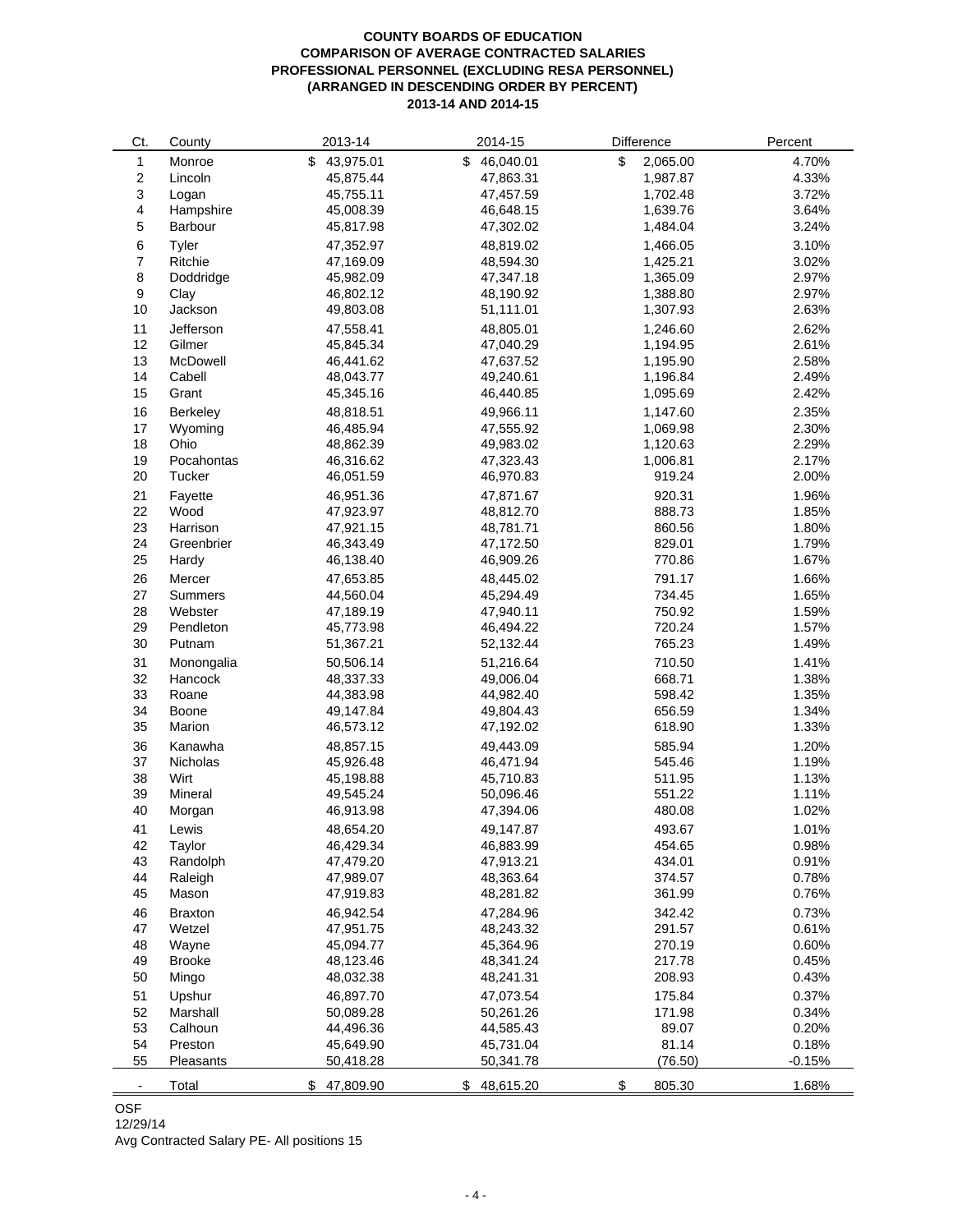|                 |            |                |                      | Deputy, Associate or       |                |                      |            | Director/Manager - |
|-----------------|------------|----------------|----------------------|----------------------------|----------------|----------------------|------------|--------------------|
|                 |            | Superintendent |                      | <b>Asst Superintendent</b> |                | Admin. Assistant     |            | Instructional      |
| County          | <b>FTE</b> | Avg. Salary    | FTE                  | Avg. Salary                | <b>FTE</b>     | Avg. Salary          | <b>FTE</b> | Avg. Salary        |
| Barbour         | 1.00       | 95,000.00      | 0.60                 | 79,298.03                  | $\blacksquare$ | $\blacksquare$       | 4.10       | 68,775.69          |
| <b>Berkeley</b> | 1.00       | 173,999.99     | 3.00                 | 116,314.65                 |                |                      | 10.00      | 84,296.02          |
| Boone           | 1.00       | 127,308.00     | 2.00                 | 103,968.20                 |                |                      | 6.00       | 74,831.43          |
| <b>Braxton</b>  | 1.00       | 98,750.00      |                      |                            |                |                      | 2.63       | 82,936.03          |
| <b>Brooke</b>   | 1.00       | 112,200.01     | 1.00                 | 103,467.24                 |                | L,                   | 4.50       | 87,366.79          |
| Cabell          | 1.00       | 138,001.14     | 3.00                 | 103,556.97                 |                | $\blacksquare$       | 6.00       | 100,019.55         |
| Calhoun         | 1.00       | 80,000.00      |                      |                            |                | $\overline{a}$       | 2.80       | 63,543.66          |
| Clay            | 1.00       | 92,199.20      | 1.25                 | 79,275.04                  |                |                      | 3.00       | 77,267.17          |
| Doddridge       | 1.00       | 108,150.00     |                      |                            | 1.00           | 98,989.27            | 2.00       | 92,115.12          |
| Fayette         | 1.00       | 126,000.00     |                      |                            |                | -                    | 5.00       | 83,873.88          |
| Gilmer          | 1.00       | 126,000.00     |                      |                            |                |                      | 1.00       | 68,028.00          |
| Grant           | 1.00       | 126,000.00     | 1.00                 | 80,116.06                  |                |                      | 2.50       | 67,611.78          |
| Greenbrier      | 1.00       | 119,000.00     | 2.00                 | 91,056.80                  |                | $\overline{a}$       | 6.00       | 81,203.00          |
| Hampshire       | 1.00       | 90,000.00      |                      |                            |                | $\overline{a}$       | 2.70       | 71,402.89          |
| Hancock         | 1.00       | 150,478.00     | 1.00                 | 138,478.00                 |                | $\blacksquare$       | 2.00       | 101,326.07         |
| Hardy           | 1.00       | 110,000.00     | 1.00                 | 81,949.03                  |                |                      | 0.35       | 74,990.14          |
| Harrison        | 1.00       | 138,000.00     | 3.00                 | 101,281.47                 |                |                      | 3.00       | 86,536.31          |
| Jackson         | 1.00       | 126,209.99     | 2.00                 | 101,869.30                 |                | $\overline{a}$       | 4.00       | 91,025.68          |
| Jefferson       | 1.00       | 135,132.12     | 2.00                 | 94,575.31                  |                |                      | 2.00       | 76,918.01          |
| Kanawha         | 1.00       | 157,500.00     | 6.00                 | 96,156.75                  | 10.00          | 85,832.46            | 4.00       | 76,414.28          |
| Lewis           | 1.00       | 109,547.93     |                      |                            |                |                      | 3.30       | 83,833.51          |
| Lincoln         | 1.00       | 105,000.00     | 1.00                 | 93,871.44                  |                |                      | 3.00       | 71,020.40          |
| Logan           | 1.00       | 112,609.99     | 1.00                 | 94,221.78                  |                |                      | 8.00       | 79,137.90          |
| Marion          | 1.00       | 130,700.00     |                      |                            | 3.00           | 87,643.05            | 3.00       | 83,198.36          |
| Marshall        | 1.00       | 113,599.94     | 1.00                 | 97,509.58                  | $\blacksquare$ |                      | 4.00       | 89,550.02          |
| Mason           | 1.00       | 111,500.14     |                      |                            | 2.00           | 85,331.00            | 6.00       | 77,240.64          |
| McDowell        | 1.00       | 126,000.00     | 2.00                 | 88,800.00                  | $\blacksquare$ |                      | 4.00       | 82,170.36          |
| Mercer          | 1.00       | 138,000.00     | 2.00                 | 105,462.52                 |                |                      | 3.00       | 89,855.21          |
| Mineral         | 1.00       | 100,000.00     | 1.50                 | 90,555.59                  |                |                      | 4.00       | 76,702.12          |
| Mingo           | 1.00       | 126,000.01     | 1.00                 | 83,049.51                  | 1.00           | 110,671.83           | 4.00       | 75,759.37          |
| Monongalia      | 1.00       | 172,000.00     | 2.00                 | 127,000.00                 | 1.00           | 87,839.55            | 6.50       | 82,565.62          |
| Monroe          | 1.00       | 91,237.00      | 1.00                 | 73,587.20                  | ä,             | $\overline{a}$       | 3.00       | 62,981.45          |
| Morgan          | 1.00       | 102,200.00     | 1.00                 | 89,448.62                  |                |                      | 2.00       | 82,928.19          |
| Nicholas        | 1.00       | 108,000.00     | $\blacksquare$       |                            |                | $\overline{a}$       | 2.50       | 78,388.74          |
| Ohio            | 1.00       | 142,500.00     | 1.00                 | 111,334.00                 |                | $\sim$               | 5.00       | 87,497.40          |
| Pendleton       | 1.00       | 99,999.00      |                      |                            |                |                      | 2.50       | 76,759.04          |
| Pleasants       | 1.00       | 107,500.00     |                      |                            |                | $\ddot{\phantom{1}}$ | 2.00       | 71,529.22          |
| Pocahontas      | 1.00       | 85,000.00      | 0.05                 | 84,486.00                  |                |                      | 1.95       | 84,960.43          |
| Preston         | 1.00       | 126,000.00     | 1.00                 | 67,630.06                  |                |                      | 4.00       | 61,693.82          |
| Putnam          | 1.00       | 165,001.59     | 3.00                 | 111,025.92                 |                | -                    | 5.50       | 97,009.90          |
| Raleigh         | 1.00       | 140,000.00     | 2.00                 | 108,220.00                 |                |                      | 6.50       | 87,301.23          |
| Randolph        | 1.00       | 99,910.00      | 1.00                 | 89,214.78                  |                | $\overline{a}$       | 3.00       | 70,469.20          |
| Ritchie         | 1.00       | 104,857.23     |                      |                            |                |                      | 2.00       | 74,640.13          |
| Roane           | 1.00       | 90,000.00      |                      |                            |                |                      | 2.40       | 65,057.47          |
| Summers         | 1.00       | 122,981.08     | $\ddot{\phantom{1}}$ |                            |                |                      | 1.50       | 77,694.39          |
| Taylor          | 1.00       | 97,000.00      | 1.00                 | 87,248.52                  |                |                      | 2.00       | 78,424.23          |
| Tucker          | 1.00       | 115,000.00     | $\blacksquare$       |                            |                |                      | 1.50       | 55,891.85          |
| Tyler           | 1.00       | 109,571.04     |                      |                            |                |                      | 1.00       | 83,933.16          |
| Upshur          | 1.00       | 98,000.00      | 1.00                 | 90,000.00                  |                |                      | 2.00       | 74,928.91          |
| Wayne           | 1.00       | 110,000.00     | $\frac{1}{2}$        |                            | 1.00           | 89,830.59            | 6.00       | 80,080.66          |
| Webster         | 1.00       | 96,000.00      |                      |                            |                |                      | 1.20       | 74,159.10          |
| Wetzel          | 1.00       | 101,350.00     | 1.00                 | 96,004.77                  | ÷              |                      | 3.00       | 81,972.77          |
| Wirt            | 1.00       | 94,800.00      |                      |                            |                |                      | 1.00       | 75,945.78          |
| Wood            | 1.00       | 120,000.00     | 2.00                 | 96,242.45                  | 1.00           | 81,506.12            | 9.00       | 89,065.70          |
| Wyoming         | 1.00       | 126,690.00     | 2.00                 | 111,477.00                 | $\blacksquare$ |                      | 3.00       | 84,751.60          |
| Total           | 55.00      | 116,881.52     | 57.40                | 99,210.48                  | 20.00          | 88,037.66            | 195.93     | 80,938.79          |
|                 |            |                |                      |                            |                |                      |            |                    |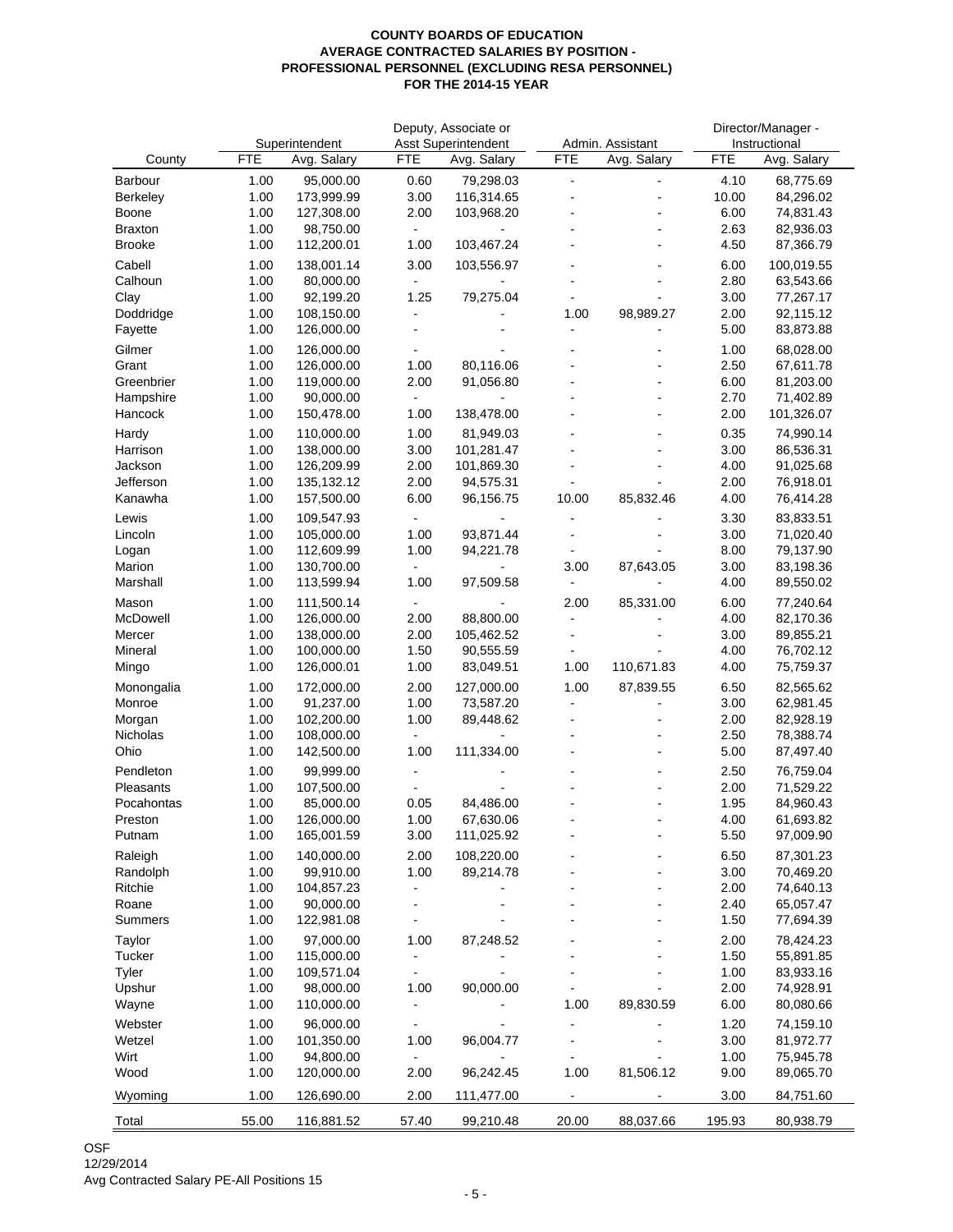|                     |                | Director/Manager -                        |              | <b>Chief School Business</b> |                      |                                                | <b>Curriculum Specialist</b> |             |
|---------------------|----------------|-------------------------------------------|--------------|------------------------------|----------------------|------------------------------------------------|------------------------------|-------------|
| County              | <b>FTE</b>     | <b>Supportive Services</b><br>Avg. Salary | <b>FTE</b>   | Official<br>Avg. Salary      | <b>FTE</b>           | <b>Child Nutrition Director</b><br>Avg. Salary | <b>FTE</b><br>Ν              | Avg. Salary |
|                     | $\overline{a}$ |                                           |              |                              |                      |                                                |                              |             |
| Barbour<br>Berkeley | 22.00          | 73,093.70                                 | 1.00<br>1.00 | 77,827.50<br>119,480.50      | $\mathbf{r}$<br>1.00 | 87,106.79                                      | 1.00                         | 56,860.05   |
| Boone               | 6.00           | 70,384.72                                 | 1.00         | 89,975.56                    | $\blacksquare$       |                                                | 1.50                         | 68,100.80   |
| Braxton             | 1.00           | 61,437.20                                 | 1.00         | 67,519.40                    | 0.33                 | 85,969.48                                      | 0.59                         | 81,745.95   |
| Brooke              | 3.00           | 58,087.55                                 | 1.00         | 85,461.32                    | 1.00                 | 84,637.60                                      | 4.00                         | 48,366.00   |
| Cabell              | 14.00          | 83,391.62                                 | 1.00         | 117,157.68                   | 1.00                 | 109,562.58                                     | 6.80                         | 69,695.89   |
| Calhoun             | 1.20           | 51,974.25                                 | 1.00         | 60,589.60                    | $\blacksquare$       |                                                |                              |             |
| Clay                | 1.00           | 72,527.16                                 | 1.00         | 72,527.15                    | 0.25                 | 81,126.96                                      |                              |             |
| Doddridge           | 0.75           | 63,869.27                                 | 1.00         | 76,825.54                    | 1.00                 | 73,958.12                                      |                              |             |
| Fayette             | 4.00           | 61,182.74                                 | 1.00         | 82,093.12                    | 1.00                 | 83,475.07                                      | 12.00                        | 57,115.87   |
| Gilmer              | 0.78           | 65,856.63                                 | 1.00         | 66,058.75                    | 0.72                 | 58,895.32                                      | 1.54                         | 58,713.21   |
| Grant               | 2.00           | 64,957.32                                 | 1.00         | 72,544.74                    | $\blacksquare$       |                                                | 1.00                         | 59,871.24   |
| Greenbrier          | 3.00           | 63,507.29                                 | 1.00         | 83,693.60                    | 1.00                 | 82,024.80                                      | 2.00                         | 58,968.05   |
| Hampshire           | 3.80           | 65,492.73                                 | 1.00         | 74,553.98                    | ä,                   |                                                |                              |             |
| Hancock             | 4.00           | 72,260.70                                 | 1.00         | 93,353.17                    |                      |                                                |                              |             |
| Hardy               | 1.65           | 75,407.20                                 | 1.00         | 70,858.24                    |                      |                                                | 1.00                         | 74,640.56   |
| Harrison            | 3.00           | 65,713.81                                 | 1.00         | 100,447.12                   | 1.00                 | 59,720.52                                      | 12.00                        | 64,213.66   |
| Jackson             | 0.25           | 42,673.00                                 | 1.00         | 90,728.30                    | 1.00                 | 60,797.10                                      | $\blacksquare$               |             |
| Jefferson           | 19.00          | 71,291.73                                 | 1.00         | 91,554.89                    | 1.00                 | 64,058.54                                      | 5.00                         | 78,021.51   |
| Kanawha             | 15.00          | 68,821.66                                 | 1.00         | 96,987.60                    | $\blacksquare$       |                                                | 15.00                        | 65,706.07   |
| Lewis               | 1.00           | 84,209.55                                 | 1.00         | 73,140.59                    | 0.70                 | 77,115.27                                      |                              |             |
| Lincoln             | 2.00           | 78,419.40                                 | 1.00         | 78,610.80                    |                      |                                                |                              |             |
| Logan               | 4.00           | 61,779.89                                 | 1.00         | 96,341.19                    |                      |                                                | 1.00                         | 71,529.60   |
| Marion              |                |                                           | 1.00         | 94,979.16                    | $\blacksquare$       |                                                | 9.00                         | 61,121.95   |
| Marshall            | 5.00           | 87,234.19                                 | 1.00         | 95,202.34                    | 1.00                 | 82,047.64                                      |                              |             |
| Mason               | 7.00           | 79,516.43                                 | 1.00         | 90,663.66                    |                      |                                                |                              |             |
| McDowell            | 3.00           | 82,170.47                                 | 1.00         | 82,170.48                    | 0.50                 | 82,170.48                                      | 7.00                         | 67,430.17   |
| Mercer              | 4.00           | 73,382.86                                 | 1.00         | 86,405.35                    | 1.00                 | 56,000.00                                      | 6.00                         | 78,812.11   |
| Mineral             | 5.00           | 70,995.89                                 | 0.50         | 99,132.70                    | 1.00                 | 56,469.60                                      |                              |             |
| Mingo               | 4.00           | 58,918.43                                 | 1.00         | 79,761.60                    | 1.00                 | 77,421.60                                      | 1.00                         | 62,214.00   |
| Monongalia          | 9.00           | 61,936.88                                 | 1.00         | 127,000.00                   | 1.00                 | 68,764.37                                      | 5.00                         | 74,736.31   |
| Monroe              | 1.00           | 37,032.00                                 | 1.00         | 87,911.80                    | 0.50                 | 70,793.80                                      |                              |             |
| Morgan              | 2.25           | 76,665.42                                 | 1.00         | 77,365.62                    | 0.75                 | 69,372.51                                      |                              |             |
| Nicholas            | 3.00           | 65,805.25                                 | 1.00         | 74,331.50                    | 0.50                 | 76,548.68                                      | 1.00                         | 43,969.80   |
| Ohio                |                |                                           | 1.00         | 79,914.00                    | 1.00                 | 63,401.00                                      |                              |             |
| Pendleton           |                |                                           | 1.00         | 75,261.93                    | 0.50                 | 55,134.00                                      |                              |             |
| Pleasants           | 1.00           | 70,985.68                                 | 1.00         | 81,700.66                    | 0.50                 | 63,941.30                                      |                              |             |
| Pocahontas          | 0.40           | 77,638.90                                 | 1.00         | 58,132.53                    | 0.75                 | 62,201.00                                      | 1.00                         | 41,890.20   |
| Preston             | 3.80           | 58,062.30                                 | 1.00         | 78,608.40                    | 1.00                 | 40,088.40                                      |                              |             |
| Putnam              | 11.00          | 75,678.23                                 | 1.00         | 101,022.66                   | 1.00                 | 87,495.03                                      | 5.00                         | 73,129.44   |
| Raleigh             | 12.00          | 73,555.28                                 | 1.00         | 97,440.00                    | 1.00                 | 68,940.00                                      | 16.00                        | 65,090.77   |
| Randolph            | 2.20           | 65,994.55                                 | 1.00         | 74,456.00                    | 0.80                 | 68,814.00                                      |                              |             |
| Ritchie             | $\blacksquare$ | $\blacksquare$                            | 1.00         | 66,339.68                    | $\blacksquare$       |                                                |                              |             |
| Roane               | 1.60           | 60,955.31                                 | 1.00         | 75,632.95                    | $\blacksquare$       |                                                | 1.00                         | 42,832.90   |
| Summers             | 0.58           | 63,532.98                                 | 1.00         | 71,090.80                    | 0.42                 | 73,464.00                                      | 2.00                         | 57,602.00   |
| Taylor              | 2.00           | 59,065.47                                 | 1.00         | 75,079.20                    | 1.00                 | 75,956.42                                      | 1.00                         | 46,986.50   |
| Tucker              | 1.00           | 60,692.25                                 | 1.00         | 69,075.36                    | $\blacksquare$       |                                                |                              |             |
| Tyler               | 2.50           | 75,001.62                                 | 1.00         | 79,812.08                    | 1.00                 | 66,327.72                                      |                              |             |
| Upshur              | 2.00           | 68,814.86                                 | 1.00         | 85,151.79                    | $\blacksquare$       |                                                | 1.00                         | 70,784.13   |
| Wayne               | 10.50          | 71,209.93                                 | 1.00         | 83,830.59                    | 1.00                 | 83,830.59                                      | 3.00                         | 64,991.20   |
| Webster             | 1.00           | 77,480.52                                 | 1.00         | 63,000.00                    | 0.50                 | 63,365.44                                      | 1.00                         | 64,897.95   |
| Wetzel              | 2.00           | 71,874.43                                 | 1.00         | 81,438.36                    | $\blacksquare$       |                                                |                              |             |
| Wirt                | 0.50           | 62,668.72                                 | 1.00         | 83,079.63                    |                      |                                                |                              |             |
| Wood                | 9.00           | 66,170.16                                 | 1.00         | 106,609.15                   | 1.00                 | 65,627.67                                      | 11.00                        | 74,558.49   |
| Wyoming             | 5.00           | 70,270.07                                 | 1.00         | 85,473.34                    |                      |                                                |                              |             |
| Total               | 223.76         | 70,765.11                                 | 54.50        | 83,593.35                    | 29.72                | 71,780.32                                      | 135.43                       | 65,719.16   |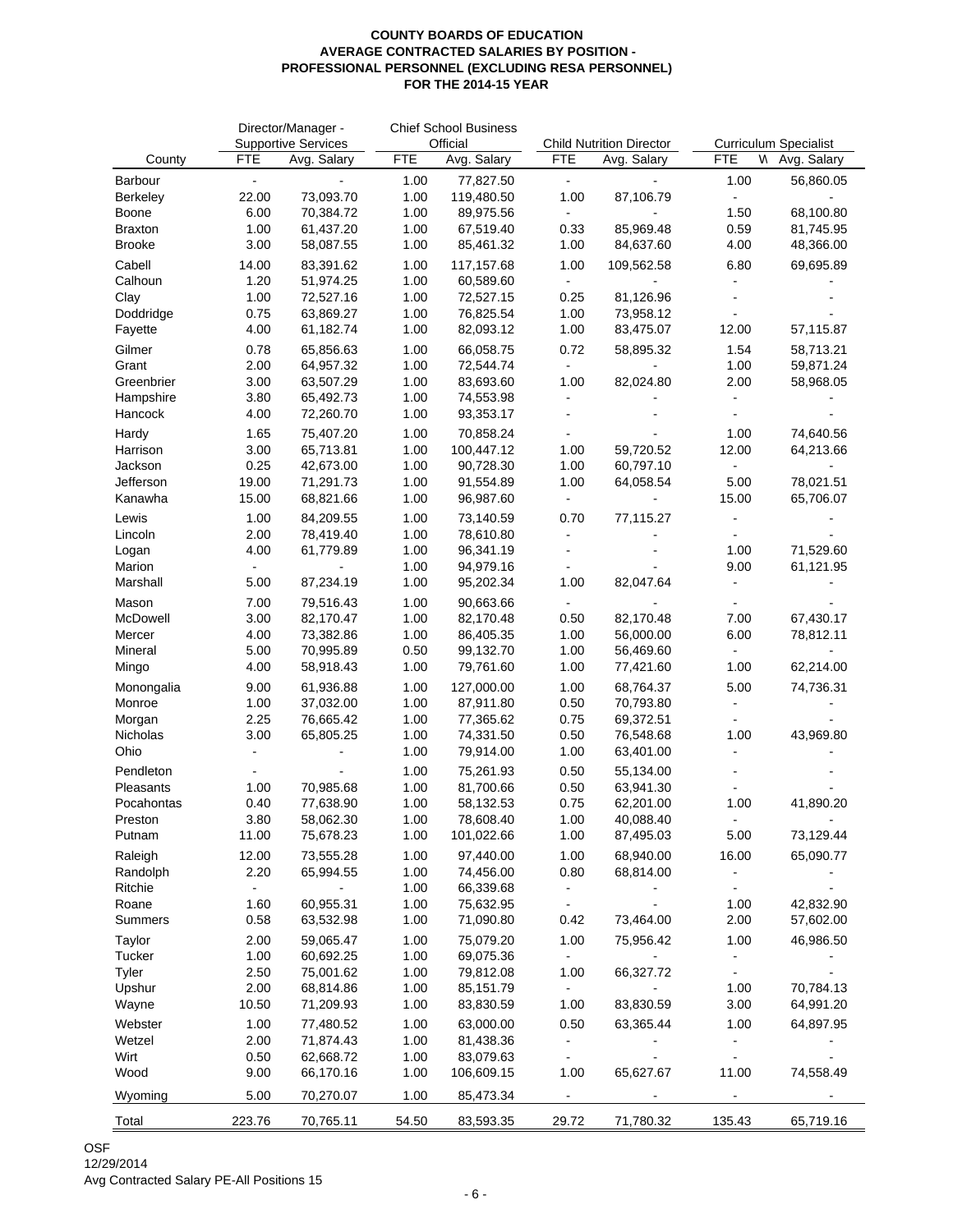|                | Principal - Middle/JH<br>Principal - Elementary |             | Principal-High School        |             | Principal - Combined |             |                |                |
|----------------|-------------------------------------------------|-------------|------------------------------|-------------|----------------------|-------------|----------------|----------------|
| County         | <b>FTE</b>                                      | Avg. Salary | <b>FTE</b>                   | Avg. Salary | <b>FTE</b>           | Avg. Salary | <b>FTE</b>     | Avg. Salary    |
| Barbour        | 3.30                                            | 59,462.67   | 2.00                         | 60,572.94   | 1.00                 | 69,197.07   | 1.00           | 63,427.98      |
| Berkeley       | 21.00                                           | 84,630.61   | 6.00                         | 93,899.39   | 5.00                 | 97,339.86   | $\blacksquare$ |                |
| Boone          | 10.00                                           | 73,637.28   | 2.00                         | 77,042.81   | 3.00                 | 86,083.05   |                |                |
| <b>Braxton</b> | 6.00                                            | 61,676.26   | 1.00                         | 78,314.40   | 1.00                 | 60,560.40   | L,             |                |
| <b>Brooke</b>  | 7.00                                            | 63,118.21   | 2.00                         |             | 1.00                 |             | $\blacksquare$ |                |
|                |                                                 |             |                              | 80,130.53   |                      | 94,949.71   |                |                |
| Cabell         | 19.00                                           | 74,127.77   | 4.00                         | 82,545.51   | 3.00                 | 90,515.74   |                |                |
| Calhoun        | 2.00                                            | 51,516.15   |                              |             | 1.00                 | 74,625.00   | 1.00           | 70,191.40      |
| Clay           | 1.30                                            | 62,220.31   | 1.00                         | 71,388.30   | 1.00                 | 70,514.10   |                |                |
| Doddridge      | 1.00                                            | 83,012.36   | 1.00                         | 89,014.05   | 1.00                 | 94,266.68   |                |                |
| Fayette        | 10.00                                           | 69,130.61   | 2.00                         | 67,955.46   | 6.00                 | 81,671.72   |                |                |
| Gilmer         | 4.00                                            | 61,603.46   | $\blacksquare$               |             | $\blacksquare$       |             | 1.00           | 72,768.00      |
| Grant          | 2.00                                            | 70,879.95   |                              |             | 1.00                 | 76,136.55   | 2.00           | 70,049.38      |
| Greenbrier     | 9.00                                            | 72,681.99   | 2.00                         | 82,160.08   | 2.00                 | 85,723.20   | $\blacksquare$ |                |
| Hampshire      | 5.00                                            | 63,954.99   | 2.00                         | 73,707.04   | 1.00                 | 82,571.49   |                |                |
| Hancock        | 3.00                                            | 74,005.26   | 2.00                         | 74,842.22   | 2.00                 | 92,481.28   |                |                |
| Hardy          | 2.00                                            | 63,497.00   | 2.00                         | 70,903.20   | 2.00                 | 71,554.79   |                |                |
| Harrison       | 13.00                                           | 75,421.97   | 5.00                         | 76,501.79   | 6.00                 | 88,654.86   | $\overline{a}$ |                |
|                | 8.00                                            | 74,398.84   |                              |             |                      |             | ä,             | $\blacksquare$ |
| Jackson        |                                                 |             | 2.00                         | 82,387.20   | 3.00                 | 85,306.43   |                |                |
| Jefferson      | 10.00                                           | 80,144.29   | 4.00                         | 81,299.70   | 2.00                 | 99,715.05   |                |                |
| Kanawha        | 43.00                                           | 69,271.62   | 13.00                        | 74,954.52   | 15.00                | 80,006.43   | 1.00           | 86,443.20      |
| Lewis          | 4.00                                            | 69,608.23   | 1.00                         | 68,424.41   | 1.00                 | 65,466.25   |                |                |
| Lincoln        | 3.00                                            | 62,000.47   | 1.00                         | 58,978.44   | 1.00                 | 85,623.60   | 3.00           | 78,010.71      |
| Logan          | 10.00                                           | 68,915.93   | 4.00                         | 70,953.90   | 2.00                 | 75,680.40   | $\blacksquare$ |                |
| Marion         | 8.00                                            | 77,183.09   | 8.00                         | 77,814.63   | 5.00                 | 83,348.71   |                |                |
| Marshall       | 8.00                                            | 72,499.51   | 2.00                         | 77,486.92   | 2.00                 | 93,270.81   |                |                |
| Mason          | 7.00                                            | 73,687.28   | $\blacksquare$               |             | 3.00                 | 79,491.56   |                |                |
| McDowell       | 6.00                                            | 67,038.57   | 3.00                         | 66,247.19   | 2.00                 | 77,310.51   |                |                |
| Mercer         | 19.00                                           | 72,711.07   | 2.00                         | 96,269.90   | 3.00                 | 87,249.90   | 1.00           | 94,588.85      |
| Mineral        | 8.00                                            | 73,072.13   | 2.00                         | 69,181.04   | 3.00                 | 82,313.54   | 1.00           | 63,389.38      |
| Mingo          | 3.00                                            | 80,637.54   | 2.00                         | 63,447.43   | 2.00                 | 72,242.38   | 3.00           | 74,872.60      |
|                |                                                 |             |                              |             |                      | 94,807.39   |                |                |
| Monongalia     | 10.00                                           | 88,869.78   | 4.00                         | 93,326.56   | 3.50                 |             | 1.00           | 85,177.43      |
| Monroe         | 2.00                                            | 66,970.19   | 1.00                         | 60,056.46   | 1.00                 | 79,466.40   |                |                |
| Morgan         | 3.70                                            | 67,236.01   | 1.00                         | 95,418.99   | 1.00                 | 78,815.68   | 1.00           | 74,345.20      |
| Nicholas       | 7.00                                            | 63,058.14   | 2.00                         | 66,150.51   | 3.00                 | 64,909.77   |                |                |
| Ohio           | 7.00                                            | 79,863.86   | 4.00                         | 80,659.00   | 1.00                 | 86,819.00   |                |                |
| Pendleton      | 2.60                                            | 63,310.24   |                              |             | 1.00                 | 68,537.54   |                |                |
| Pleasants      | 2.00                                            | 88,536.08   | 1.00                         | 77,690.75   | 2.00                 | 87,155.25   |                |                |
| Pocahontas     | 2.00                                            | 50,503.20   | 1.00                         | 63,338.00   | 1.00                 | 79,352.20   | 1.00           | 54,062.80      |
| Preston        | 3.00                                            | 61,354.35   | 5.00                         | 60,838.34   | 1.00                 | 79,464.08   | 2.00           | 61,643.28      |
| Putnam         | 13.00                                           | 80,051.15   | 4.00                         | 82,923.05   | 4.50                 | 92,571.16   |                |                |
| Raleigh        | 19.00                                           | 68,127.38   | 5.00                         | 76,744.87   | 4.50                 | 82,189.20   |                |                |
| Randolph       | 8.50                                            | 65,263.48   | 1.00                         | 82,895.76   | 3.00                 | 76,770.76   | 1.50           | 69,405.60      |
| Ritchie        | 4.00                                            | 57,556.95   | 1.00                         | 82,128.87   | 1.00                 | 77,596.61   |                |                |
| Roane          | 3.00                                            | 66,289.65   | 2.00                         | 62,631.56   | 1.00                 | 57,237.90   |                |                |
| Summers        | 3.00                                            | 64,486.21   | 1.00                         | 68,994.34   | 1.00                 | 55,315.00   |                |                |
|                |                                                 |             |                              |             |                      |             |                |                |
| Taylor         | 3.00                                            | 60,090.81   | 1.00                         | 74,271.38   | 1.00                 | 86,061.60   |                |                |
| Tucker         | $\blacksquare$                                  |             | 1.00                         | 57,318.40   | 1.00                 | 68,269.25   | 1.00           | 67,601.20      |
| Tyler          | 2.00                                            | 72,732.87   | 1.25                         | 72,394.62   | 1.75                 | 73,396.55   | $\blacksquare$ |                |
| Upshur         | 7.00                                            | 61,968.39   | 1.00                         | 75,053.16   | 2.00                 | 84,901.28   |                |                |
| Wayne          | 11.00                                           | 60,246.88   | 5.00                         | 63,614.88   | 3.00                 | 76,587.20   | 1.00           | 70,076.60      |
| Webster        | 2.50                                            | 66,271.60   | $\overline{\phantom{0}}$     |             | 1.00                 | 56,757.86   |                |                |
| Wetzel         | 4.00                                            | 77,577.80   | $\qquad \qquad \blacksquare$ |             | 4.00                 | 69,878.60   |                |                |
| Wirt           | 1.00                                            | 61,089.60   | 1.00                         | 59,256.00   | 1.00                 | 61,693.20   |                |                |
| Wood           | 19.00                                           | 82,203.72   | 5.00                         | 88,016.77   | 3.00                 | 91,117.71   |                |                |
| Wyoming        | 8.00                                            | 72,610.72   | 3.00                         | 64,172.29   | 3.00                 | 82,443.38   |                |                |
| Total          | 402.90                                          | 71,842.76   | 129.25                       | 75,897.62   | 131.25               | 81,900.49   | 22.50          | 72,365.14      |
|                |                                                 |             |                              |             |                      |             |                |                |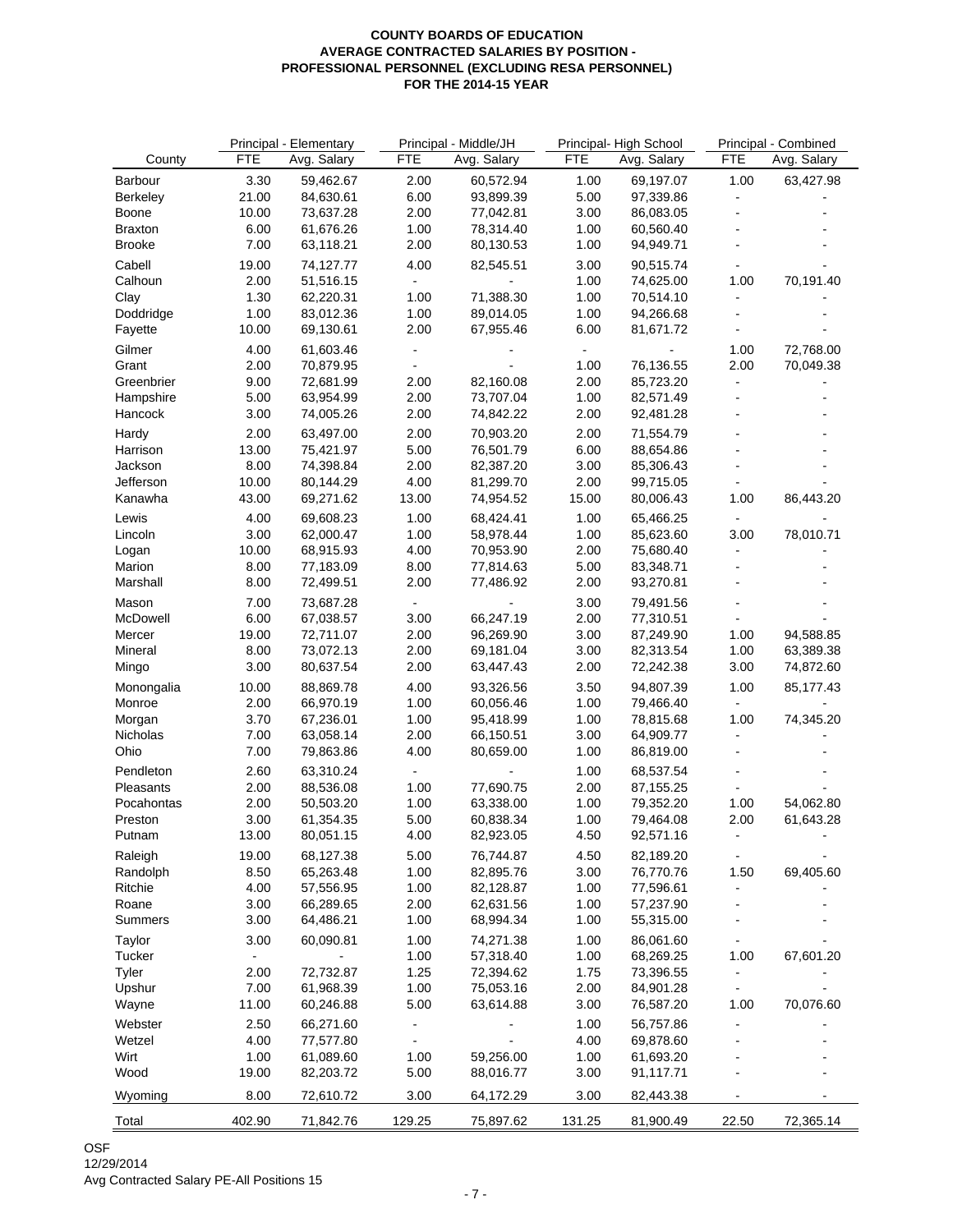|                 | Asst. Principal - Elem. |             | Asst. Principal - Middle |             |                | Asst. Principal - HS | Asst. Principal - Combined |             |
|-----------------|-------------------------|-------------|--------------------------|-------------|----------------|----------------------|----------------------------|-------------|
| County          | <b>FTE</b>              | Avg. Salary | <b>FTE</b>               | Avg. Salary | <b>FTE</b>     | Avg. Salary          | <b>FTE</b>                 | Avg. Salary |
| Barbour         | $\blacksquare$          |             | $\blacksquare$           |             | 2.00           | 58,795.35            | ä,                         |             |
| <b>Berkeley</b> | 13.00                   | 59,943.90   | 8.00                     | 65,135.37   | 17.00          | 71,281.41            |                            |             |
| Boone           | 3.00                    | 61,810.17   | 3.00                     | 69,411.36   | 4.00           | 62,654.35            |                            |             |
| <b>Braxton</b>  |                         |             | 0.50                     | 48,894.46   | 1.00           | 51,572.40            |                            |             |
| <b>Brooke</b>   |                         |             | 2.00                     | 65,279.50   | 3.00           | 71,780.51            |                            |             |
| Cabell          | 2.50                    | 60,033.59   | 4.00                     | 67,267.53   | 5.00           | 69,109.70            |                            |             |
| Calhoun         |                         |             |                          |             | 1.00           | 58,807.54            | 2.00                       | 47,333.40   |
| Clay            | 0.10                    | 61,081.50   | 0.10                     | 45,554.20   | 0.20           | 69,265.10            |                            |             |
| Doddridge       | 1.00                    | 62,277.60   | 1.00                     | 68,203.30   | 1.00           | 63,324.80            |                            |             |
| Fayette         | 2.00                    | 62,508.18   | 2.50                     | 72,898.76   | 7.50           | 60,759.10            |                            |             |
|                 |                         |             |                          |             |                |                      |                            |             |
| Gilmer          | $\blacksquare$          |             | $\blacksquare$           |             | $\blacksquare$ |                      | 1.00                       | 54,600.99   |
| Grant           | 1.00                    | 66,056.04   | 1.00                     | 61,703.25   | $\sim$         |                      | 1.00                       | 65,235.80   |
| Greenbrier      | 1.60                    | 58,120.66   | 4.00                     | 62,715.77   | 3.00           | 66,583.50            | $\blacksquare$             |             |
| Hampshire       | $\blacksquare$          |             | 2.00                     | 53,359.43   | 3.00           | 72,003.66            |                            |             |
| Hancock         | 3.00                    | 61,664.47   | 4.00                     | 61,641.37   | 4.00           | 61,196.99            |                            |             |
| Hardy           | 1.00                    | 59,760.30   | 1.50                     | 55,950.06   | 1.50           | 55,464.53            |                            |             |
| Harrison        | 4.00                    | 63,184.71   | 4.00                     | 67,256.18   | 9.50           | 67,835.67            |                            |             |
| Jackson         | 1.00                    | 66,707.30   | 3.00                     | 64,747.10   | 4.00           | 74,955.00            |                            |             |
| Jefferson       |                         |             | 8.00                     | 60,315.39   | 6.00           | 67,452.84            |                            |             |
| Kanawha         | 7.50                    | 59,021.07   | 17.50                    | 64,735.35   | 25.00          | 68,126.16            | 1.00                       | 69,996.00   |
| Lewis           | $\blacksquare$          |             | 2.00                     | 68,252.94   | 2.00           | 62,387.88            | $\blacksquare$             |             |
| Lincoln         | 1.00                    | 68,192.63   |                          |             | 3.00           | 65,327.79            | 3.00                       | 57,856.93   |
| Logan           | 0.50                    | 55,642.14   | 2.00                     | 54,648.85   | 6.00           | 59,916.78            | $\blacksquare$             |             |
| Marion          | 1.00                    | 70,975.13   | 4.00                     | 66,466.97   | 6.00           | 70,114.35            |                            |             |
| Marshall        |                         |             | 1.00                     | 68,538.38   | 4.00           | 69,016.28            |                            |             |
| Mason           |                         |             |                          |             | 5.00           | 63,079.09            | 1.00                       | 69,575.10   |
| McDowell        |                         |             |                          |             |                |                      |                            |             |
| Mercer          |                         |             | 6.00                     | 63,219.52   | 9.00           | 55,750.60            | 1.00                       | 58,227.95   |
| Mineral         | 1.00                    | 64,439.10   | 2.00                     | 54,499.87   | 2.00           | 69,586.95            |                            |             |
| Mingo           | 2.00                    | 67,830.10   | 2.00                     | 58,145.45   | 6.00           | 73,521.75            | 4.50                       | 61,527.94   |
|                 |                         |             |                          |             |                |                      |                            |             |
| Monongalia      | 8.00                    | 68,694.42   | 5.00                     | 68,230.10   | 7.00           | 78,963.01            |                            |             |
| Monroe          | 1.00                    | 55,374.42   |                          |             | 1.00           | 64,658.38            |                            |             |
| Morgan          | 2.00                    | 62,636.20   | 1.00                     | 59,931.10   | 1.50           | 61,912.93            | 0.50                       | 49,078.44   |
| Nicholas        | $\frac{1}{2}$           |             | 1.00                     | 63,016.40   | 1.50           | 65,521.49            |                            |             |
| Ohio            |                         |             | 3.00                     | 69,634.00   | 5.00           | 76,202.60            |                            |             |
| Pendleton       |                         |             |                          |             |                |                      | 1.00                       | 65,688.00   |
| Pleasants       |                         |             | 1.00                     | 60,287.65   | 2.00           | 66,487.99            |                            |             |
| Pocahontas      |                         |             |                          |             | 1.00           | 48,930.00            |                            |             |
| Preston         |                         |             |                          |             | 3.00           | 57,086.44            |                            |             |
| Putnam          | 2.00                    | 67,454.64   | 2.50                     | 69,884.70   | 4.50           | 67,310.76            |                            |             |
| Raleigh         | 3.00                    | 67,517.60   | 6.00                     | 65,766.23   | 8.00           | 70,747.43            |                            |             |
| Randolph        |                         |             | 3.00                     | 53,463.26   | 2.00           | 53,144.85            |                            |             |
| Ritchie         |                         |             |                          |             | 1.00           | 66,828.00            |                            |             |
| Roane           | 2.00                    | 53,201.28   | 1.00                     | 50,814.75   | 1.00           | 56,867.80            |                            |             |
| Summers         | 1.00                    | 65,237.16   | 1.00                     | 52,668.22   | 2.00           | 55,156.46            |                            |             |
| Taylor          | 1.00                    | 66,788.67   | 1.00                     | 59,776.45   | 2.00           | 61,164.56            |                            |             |
| Tucker          |                         |             |                          |             | 1.00           | 64,603.50            | 1.00                       | 55,245.95   |
| Tyler           |                         |             | $\blacksquare$           |             | $\blacksquare$ | $\blacksquare$       | $\blacksquare$             |             |
| Upshur          | 1.00                    | 60,724.40   | 1.00                     | 63,552.95   | 3.00           | 64,239.90            |                            |             |
| Wayne           | 1.50                    | 58,075.49   | 1.00                     | 53,143.20   | 3.00           | 56,963.63            | 1.00                       | 51,217.10   |
|                 |                         |             |                          |             |                |                      |                            |             |
| Webster         | $\frac{1}{2}$           |             |                          |             | 2.00           | 68,464.24            |                            |             |
| Wetzel          | 3.00                    | 59,977.52   |                          |             | 1.00           | 53,416.75            |                            |             |
| Wirt            | 1.00                    | 53,904.69   |                          |             | 1.00           | 51,673.90            |                            |             |
| Wood            | 5.00                    | 57,474.88   | 6.00                     | 59,235.18   | 10.00          | 71,413.52            |                            |             |
| Wyoming         |                         |             |                          |             | 5.00           | 56,456.96            |                            |             |
| Total           | 77.70                   | 61,986.16   | 118.60                   | 63,406.44   | 209.20         | 66,421.43            | 18.00                      | 58,857.75   |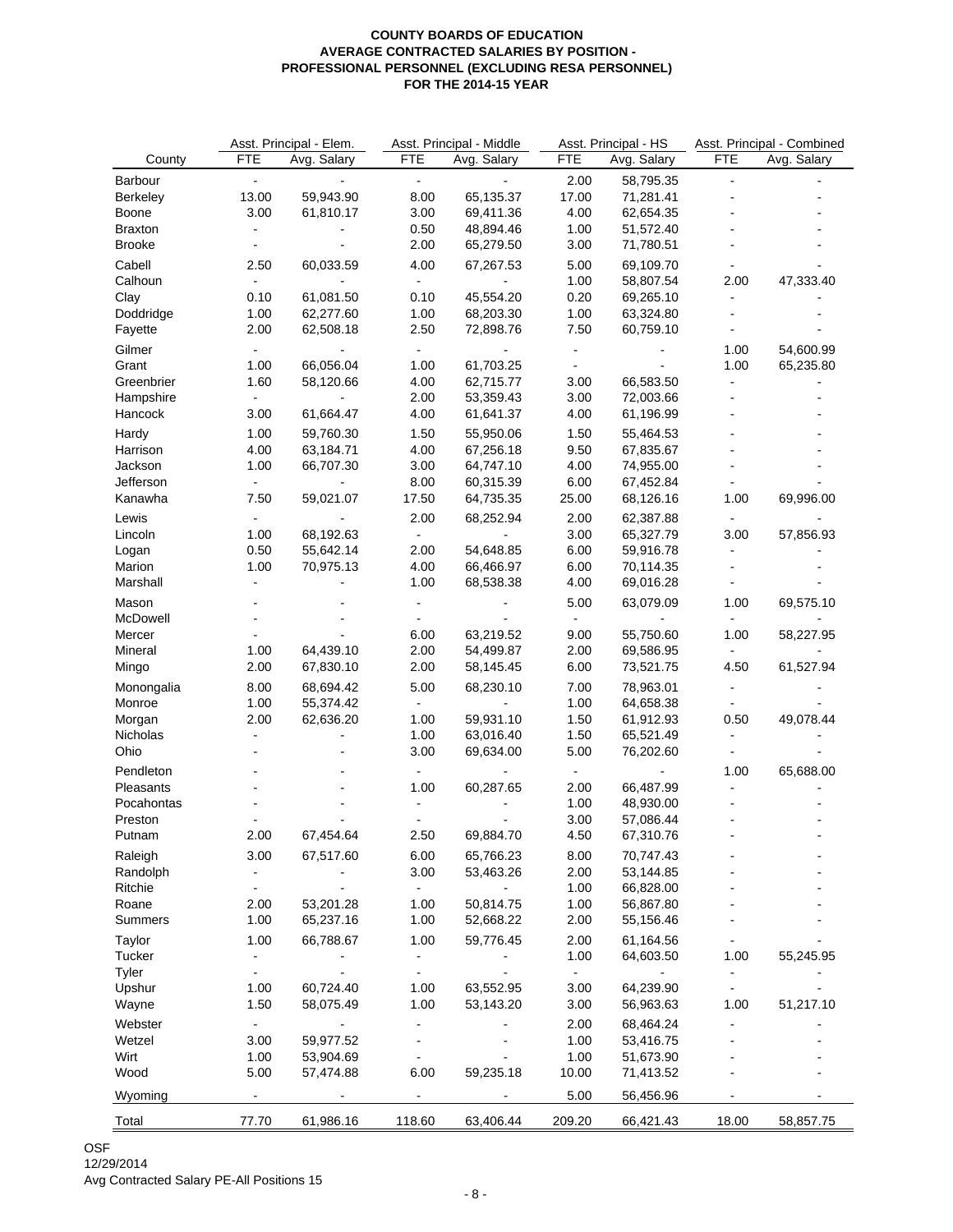|                 | <b>Head Teacher</b> |             |                              | Tech. Integration Spec.  |            | Librarian   |                | <b>Remedial Specialist</b> |
|-----------------|---------------------|-------------|------------------------------|--------------------------|------------|-------------|----------------|----------------------------|
| County          | <b>FTE</b>          | Avg. Salary | FTE                          | Avg. Salary              | <b>FTE</b> | Avg. Salary | <b>FTE</b>     | Avg. Salary                |
| Barbour         | 2.50                | 52,320.00   | 1.86                         | 50,868.12                | 1.14       | 56,587.11   | ä,             |                            |
| Berkeley        | $\blacksquare$      |             | 1.00                         | 43,533.00                | 27.50      | 51,721.45   |                |                            |
| Boone           |                     |             | $\qquad \qquad \blacksquare$ | $\overline{\phantom{0}}$ | 3.50       | 45,081.43   |                |                            |
| <b>Braxton</b>  |                     |             |                              |                          | 1.00       | 52,147.00   | 0.45           | 76,001.91                  |
| <b>Brooke</b>   |                     |             | 1.00                         | 42,755.00                | 3.00       | 43,564.00   | 5.00           | 44,289.95                  |
| Cabell          | 1.00                | 70,389.95   | 7.00                         | 48,233.43                | 10.00      | 52,045.80   | 31.00          | 48,937.29                  |
| Calhoun         |                     |             | 1.00                         | 32,675.00                |            |             |                |                            |
| Clay            |                     | ä,          |                              |                          | $\sim$     |             |                |                            |
| Doddridge       |                     |             | 2.00                         | 42,015.20                | 3.00       | 45,809.05   | 7.00           | 37,995.43                  |
| Fayette         |                     |             | 2.00                         | 57,037.78                | 2.00       | 50,434.00   |                |                            |
| Gilmer          |                     |             | 2.00                         | 44,730.49                | 1.00       | 39,971.00   | 5.00           | 43,232.00                  |
| Grant           |                     |             |                              |                          | 3.60       | 42,087.44   | 4.00           | 44,505.75                  |
| Greenbrier      |                     |             | 5.00                         | 37,224.76                | 4.00       | 50,060.25   | 6.00           | 41,144.67                  |
| Hampshire       |                     |             | 3.00                         | 48,356.83                | 2.00       | 54,803.50   | 9.00           | 45,952.11                  |
| Hancock         |                     |             | 8.00                         | 50,656.88                | 1.00       | 61,940.00   | 7.00           | 54,094.00                  |
| Hardy           |                     |             |                              |                          | 6.00       | 46,458.33   | 4.00           | 51,073.00                  |
| Harrison        |                     |             | 5.00                         | 55,526.56                | 18.50      | 46,810.14   | 34.00          | 50,072.47                  |
| Jackson         |                     |             | 2.00                         | 71,238.00                | 4.00       | 56,191.75   | 22.50          | 48,363.20                  |
| Jefferson       | 11.00               | 53,620.94   | 2.00                         | 63,943.52                | 14.00      | 50,642.93   | 2.00           | 58,190.75                  |
| Kanawha         |                     |             | 4.00                         | 51,251.00                | 51.50      | 51,656.72   |                |                            |
| Lewis           |                     |             | 5.00                         | 49,070.64                | 3.00       | 48,447.33   | 6.00           | 54,210.67                  |
| Lincoln         |                     |             | 2.00                         | 43,235.50                | 1.00       | 43,923.00   | 1.00           | 40,933.00                  |
| Logan           |                     |             | $\blacksquare$               |                          | 6.00       | 52,575.83   | 8.00           | 46,814.38                  |
| Marion          | 2.00                | 59,751.19   | 3.00                         | 80,709.48                | 16.00      | 45,295.94   | 1.00           | 52,908.00                  |
| Marshall        |                     |             | 2.00                         | 64,029.00                | 1.00       | 64,601.00   | 14.00          | 47,606.81                  |
| Mason           |                     |             | 2.00                         | 51,288.50                | 2.00       | 35,893.50   | 1.00           | 60,696.00                  |
| McDowell        |                     |             | 1.00                         | 53,061.00                | 1.00       | 53,383.00   | 15.00          | 53,756.24                  |
| Mercer          |                     |             | 10.50                        | 46,456.00                | 8.50       | 49,041.76   | 20.77          | 47,010.31                  |
| Mineral         |                     |             | 1.00                         | 40,399.00                | 5.00       | 48,995.80   | -              |                            |
| Mingo           |                     |             | 3.00                         | 54,046.42                | 6.00       | 53,271.33   | 11.00          | 54,262.18                  |
| Monongalia      |                     |             | 10.50                        | 50,501.05                | 16.00      | 50,400.50   | 21.00          | 50,978.67                  |
| Monroe          |                     |             | 1.50                         | 42,145.00                |            |             |                |                            |
| Morgan          |                     |             | 2.50                         | 48,200.32                | 2.25       | 46,106.22   | 10.00          | 46,558.40                  |
| Nicholas        |                     |             | 2.00                         | 57,608.00                | 3.00       | 47,614.00   | 2.00           | 61,166.15                  |
| Ohio            |                     |             | 1.00                         | 38,401.00                | 6.00       | 51,127.40   | 21.00          | 47,215.24                  |
| Pendleton       | 1.00                | 56,366.06   |                              |                          | 0.75       | 51,733.00   |                |                            |
| Pleasants       |                     |             | 3.00                         | 65,245.78                |            |             | 3.00           | 41,764.94                  |
| Pocahontas      |                     |             | 0.25                         | 62,201.00                | 2.50       | 47,903.40   | 3.00           | 49,904.00                  |
| Preston         |                     |             | 4.00                         | 49,886.50                | 1.50       | 50,000.33   | 10.00          | 48,694.65                  |
| Putnam          |                     |             |                              | $\blacksquare$           | 7.50       | 53,837.87   | 14.00          | 49,729.57                  |
| Raleigh         |                     |             | 5.00                         | 61,519.02                | 9.00       | 50,290.67   | 26.50          | 48,962.06                  |
| Randolph        |                     |             | 3.00                         | 44,174.67                | 2.00       | 49,698.50   |                |                            |
| Ritchie         |                     |             | 1.00                         | 42,150.90                | 1.00       | 33,375.00   | 6.00           | 43,626.67                  |
| Roane           |                     |             | 1.00                         | 61,886.00                | 2.00       | 41,778.00   | 1.00           | 55,422.40                  |
| Summers         |                     |             | 3.73                         | 45,474.80                |            |             | 5.00           | 42,838.40                  |
|                 |                     |             |                              |                          |            |             |                |                            |
| Taylor          |                     |             | $\qquad \qquad \blacksquare$ |                          | 4.00       | 47,773.75   | 8.00           | 44,238.75                  |
| Tucker<br>Tyler |                     |             | 2.00<br>$\sim$               | 51,208.50                | 1.00       | 56,260.00   | 6.00           | 41,197.83                  |
| Upshur          |                     |             | 4.00                         | 52,982.20                | 2.00       | 48,550.67   | $\blacksquare$ |                            |
| Wayne           |                     |             | ä,                           |                          | 6.50       | 43,803.74   | 18.00          | 44,056.11                  |
|                 |                     |             |                              |                          |            |             |                |                            |
| Webster         |                     |             | 2.00                         | 56,052.50                |            |             | 5.00           | 54,072.00                  |
| Wetzel          |                     |             | 3.00                         | 42,497.23                |            |             | 1.00           | 55,995.00                  |
| Wirt            |                     |             | 3.00                         | 47,681.33                | 1.00       | 55,991.00   |                |                            |
| Wood            |                     |             | 5.00                         | 46,402.00                | 25.50      | 44,517.41   | 1.00           | 54,081.00                  |
| Wyoming         |                     |             |                              |                          |            |             |                |                            |
| Total           | 17.50               | 55,250.79   | 133.84                       | 50,787.55                | 299.74     | 49,294.12   | 376.22         | 48,363.38                  |
|                 |                     |             |                              |                          |            |             |                |                            |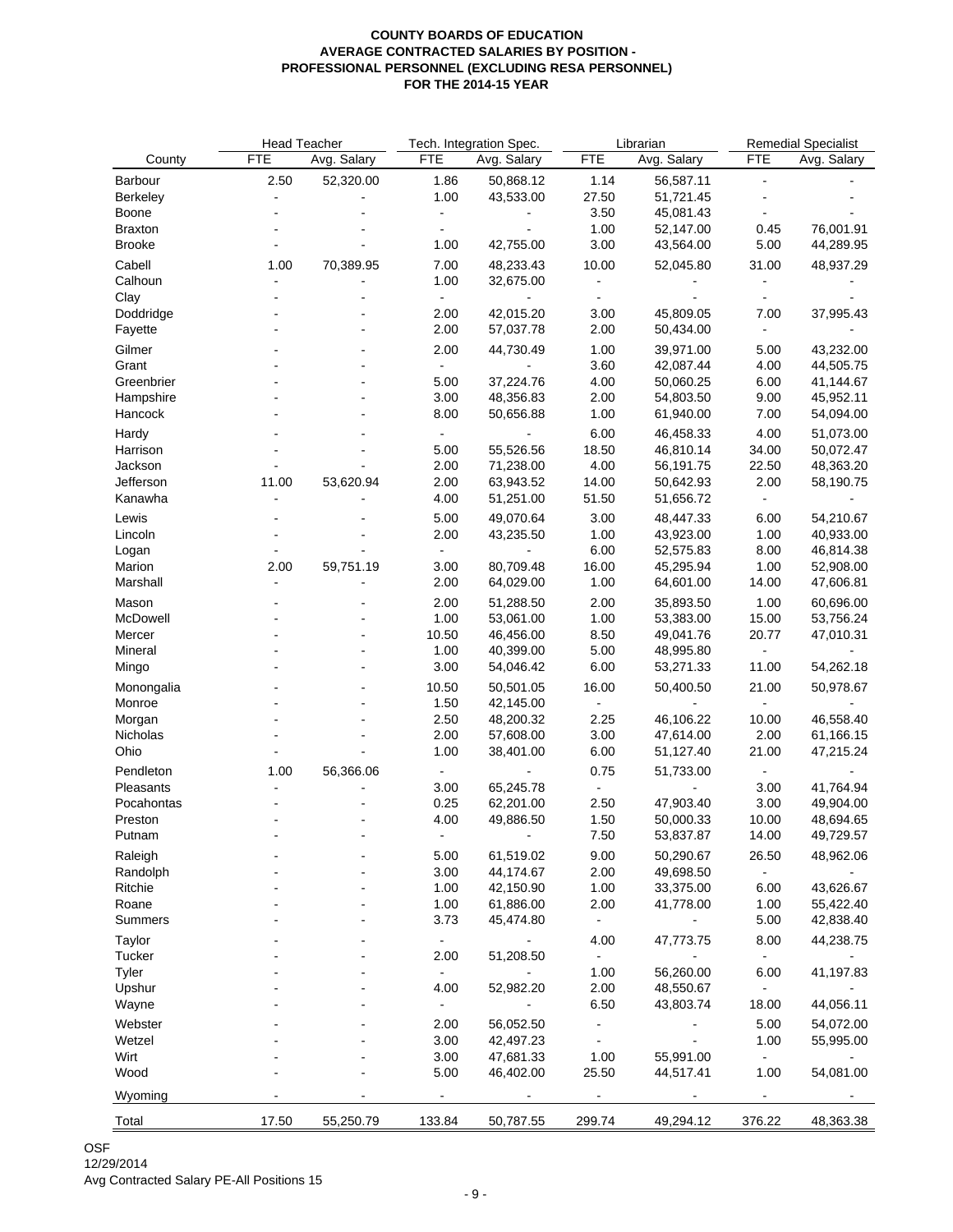| Counselor -<br>Counselor - |                |                          | Counselor -    | Counselor -            |                |                        |                          |                        |
|----------------------------|----------------|--------------------------|----------------|------------------------|----------------|------------------------|--------------------------|------------------------|
|                            |                | <b>Elementary School</b> |                | Middle/Jr. High School |                | <b>High School</b>     |                          | <b>Combined School</b> |
| County                     | <b>FTE</b>     | Avg. Salary              | <b>FTE</b>     | Avg. Salary            | <b>FTE</b>     | Avg. Salary            | <b>FTE</b>               | Avg. Salary            |
| Barbour                    | 1.30           | 46,695.92                | 1.20           | 45,375.67              | 2.25           | 45,101.65              | 0.25                     | 51,211.00              |
| Berkeley                   | 21.50          | 52,580.74                | 9.50           | 56,072.76              | 20.00          | 53,823.74              | $\overline{\phantom{a}}$ |                        |
| Boone                      | 4.00           | 46,394.50                | 3.00           | 46,035.69              | 5.50           | 45,526.57              |                          |                        |
| <b>Braxton</b>             | 1.50           | 39,602.12                | 1.00           | 56,147.00              | 1.00           | 36,874.18              |                          |                        |
| <b>Brooke</b>              | 2.00           | 46,831.50                | 2.00           | 54,083.00              | 3.00           | 51,424.52              | L,                       | $\blacksquare$         |
| Cabell                     | 9.00           | 45,736.89                | 8.50           | 50,685.22              | 13.50          | 51,885.73              |                          |                        |
| Calhoun                    | 0.40           | 48,340.00                | 0.60           | 48,340.00              | 1.00           | 42,733.00              | $\tilde{\phantom{a}}$    |                        |
| Clay                       | 0.97           | 43,081.73                | $\blacksquare$ |                        | 1.00           | 41,731.00              | 0.40                     | 41,144.00              |
| Doddridge<br>Fayette       | 1.00<br>5.50   | 46,286.10<br>53,604.82   | 1.00<br>4.00   | 44,869.65<br>54,035.50 | 2.00<br>7.50   | 48,295.74<br>46,719.12 |                          |                        |
| Gilmer                     | 0.80           | 40,717.10                | ÷.             |                        | $\overline{a}$ |                        | 1.20                     | 55,343.00              |
| Grant                      | 1.00           | 45,488.10                | 1.00           | 44,252.26              | 1.00           | 42,402.15              | 1.00                     | 46,903.50              |
| Greenbrier                 | 7.00           | 43,553.86                | 4.00           | 52,783.66              | 6.00           | 48,980.02              | $\blacksquare$           |                        |
| Hampshire                  | 3.00           | 48,460.00                | 2.00           | 53,196.83              | 3.00           | 42,814.59              |                          |                        |
| Hancock                    | 2.00           | 53,274.50                | 2.00           | 53,712.00              | 4.00           | 58,079.50              | 1.00                     | 59,302.00              |
| Hardy                      | 1.00           | 47,434.00                | 1.00           | 36,344.00              | 2.50           | 41,098.32              | 1.00                     | 41,731.00              |
| Harrison                   | 10.00          | 48,640.91                | 6.00           | 53,322.83              | 11.50          | 58,321.58              | $\blacksquare$           |                        |
| Jackson                    | 6.00           | 47,188.17                | 3.00           | 57,461.60              | 5.00           | 56,295.33              | $\frac{1}{2}$            |                        |
| Jefferson                  | 7.00           | 50,417.97                | 6.66           | 55,742.81              | 8.34           | 50,931.34              |                          |                        |
| Kanawha                    | 50.00          | 48,778.14                | 16.00          | 53,546.27              | 32.50          | 54,860.03              | 1.00                     | 68,228.60              |
| Lewis                      | 2.00           | 39,071.45                | 2.00           | 47,510.50              | 2.00           | 51,289.20              |                          |                        |
| Lincoln                    | 2.00           | 51,761.50                | 1.00           | 39,099.00              | 3.00           | 48,077.43              | 3.00                     | 43,781.33              |
| Logan                      | 3.00           | 45,125.67                | 3.00           | 47,375.67              | 6.00           | 45,789.50              | $\blacksquare$           |                        |
| Marion                     | 8.00           | 45,756.79                | 7.00           | 48,497.12              | 8.00           | 45,343.76              |                          |                        |
| Marshall                   | 4.50           | 44,607.92                | 2.00           | 41,145.34              | 4.00           | 65,812.43              | 1.00                     | 48,628.65              |
| Mason                      | 7.00           | 45,727.57                | $\blacksquare$ |                        | 3.00           | 47,758.20              | 2.00                     | 51,618.50              |
| McDowell                   | 3.00           | 39,971.67                | 3.00           | 42,870.00              | 5.00           | 51,507.12              | $\blacksquare$           |                        |
| Mercer                     | 10.00          | 49,457.73                | 6.00           | 51,937.20              | 6.00           | 49,641.28              | 2.00                     | 47,986.05              |
| Mineral                    | 2.70           | 53,790.76                | 3.05           | 51,453.24              | 5.00           | 48,712.34              | 1.00                     | 46,740.75              |
| Mingo                      | 1.90           | 54,207.63                | 1.60           | 43,146.47              | 6.50           | 50,725.58              | 3.50                     | 41,647.05              |
| Monongalia                 | 11.00          | 49,180.49                | 5.00           | 58,131.36              | 10.00          | 50,259.80              | 1.50                     | 54,539.45              |
| Monroe                     | 3.00           | 44,069.02                | 1.00           | 49,051.60              | 2.00           | 41,898.67              |                          |                        |
| Morgan                     | 2.50           | 42,153.04                | 1.00           | 39,585.00              | 3.50           | 44,715.27              |                          |                        |
| Nicholas                   | 2.00           | 51,278.45                | 3.00           | 43,715.51              | 3.00           | 49,456.69              |                          |                        |
| Ohio                       | 6.50           | 54,898.84                | 4.50           | 58,730.78              | 5.00           | 57,816.57              |                          |                        |
| Pendleton                  | 1.30           | 40,315.38                | $\blacksquare$ |                        | 1.70           | 58,049.31              |                          | $\blacksquare$         |
| Pleasants                  | 1.00           | 51,363.00                | 1.00           | 66,072.11              | 2.00           | 46,696.16              |                          |                        |
| Pocahontas                 | 1.00           | 51,145.00                | 1.00           | 52,320.00              | 1.00           | 59,371.00              | 1.00                     | 44,082.00              |
| Preston                    | 2.90           | 42,290.61                | 1.10           | 54,390.73              | 3.00           | 51,960.13              |                          |                        |
| Putnam                     | 7.00           | 55,306.80                | 7.00           | 60,031.80              | 11.50          | 52,731.22              |                          |                        |
| Raleigh                    | 12.50          | 54,137.10                | 8.00           | 56,759.72              | 12.00          | 48,120.74              |                          |                        |
| Randolph                   | 5.00           | 46,072.00                | 2.00           | 50,171.00              | 4.00           | 59,094.20              | 2.00                     | 43,929.00              |
| Ritchie                    | $\blacksquare$ |                          | 1.00           | 42,336.80              | 1.00           | 47,831.30              |                          |                        |
| Roane                      | 1.00           | 42,319.00                | 2.00           | 37,875.00              | 2.00           | 42,056.18              |                          |                        |
| Summers                    | 2.00           | 50,672.21                | 1.00           | 39,528.37              | 2.00           | 50,145.90              |                          |                        |
| Taylor                     | 1.00           | 55,691.33                | 2.00           | 40,344.00              | 2.00           | 39,680.32              |                          |                        |
| Tucker                     | $\blacksquare$ |                          | $\blacksquare$ |                        | 1.00           | 40,328.20              | 1.00                     | 48,783.00              |
| Tyler                      | 1.00           | 51,145.00                | 1.00           | 58,637.25              | 2.00           | 53,754.50              | $\blacksquare$           |                        |
| Upshur                     | 4.00           | 43,800.50                | 2.00           | 57,022.42              | 3.00           | 55,814.37              |                          |                        |
| Wayne                      | 2.20           | 41,850.14                | 4.80           | 49,686.00              | 6.00           | 47,634.08              | 1.00                     | 38,597.86              |
| Webster                    | 2.00           | 47,164.04                |                |                        | 2.00           | 46,882.39              |                          |                        |
| Wetzel                     | 5.00           | 50,825.26                | $\blacksquare$ |                        | 5.00           | 54,968.05              |                          |                        |
| Wirt                       | 1.00           | 56,605.50                | 1.00           | 53,014.50              | 1.00           | 60,137.00              |                          |                        |
| Wood                       | 9.00           | 47,551.44                | 5.00           | 52,898.01              | 12.00          | 54,636.94              |                          |                        |
| Wyoming                    |                |                          |                |                        | 4.00           | 47,584.00              | 5.00                     | 47,102.40              |
| Total                      | 262.97         | 48,730.18                | 155.51         | 52,054.87              | 280.79         | 51,376.07              | 29.85                    | 47,576.76              |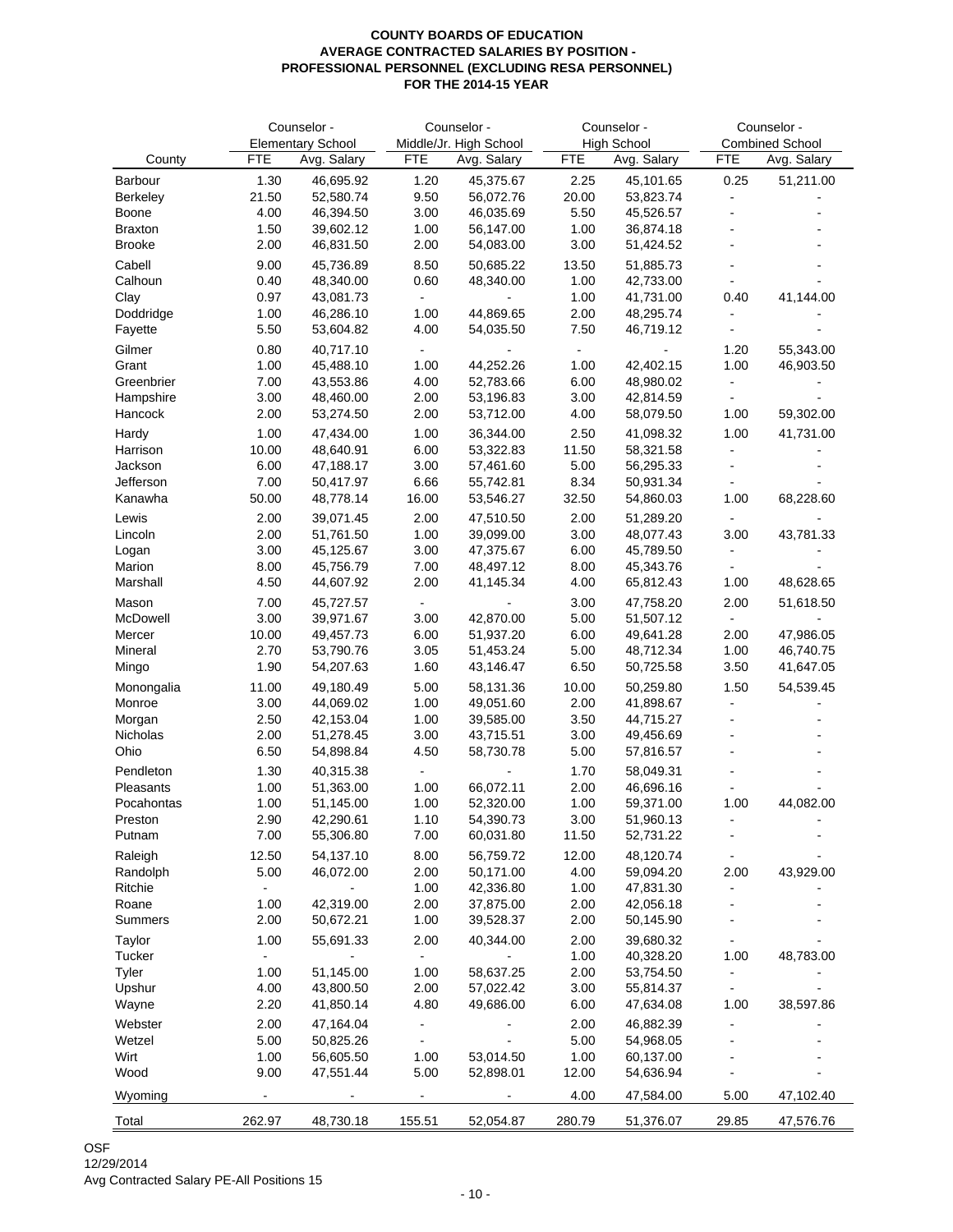|                        |                        | Teacher -<br>Teacher - |               |                        | Teacher -       | Teacher -                |                |                        |
|------------------------|------------------------|------------------------|---------------|------------------------|-----------------|--------------------------|----------------|------------------------|
|                        |                        | Pre-Kindergarten       |               | Kindergarten           |                 | <b>Elementary School</b> |                | Middle/Jr. High School |
| County                 | <b>FTE</b>             | Avg. Salary            | <b>FTE</b>    | Avg. Salary            | <b>FTE</b>      | Avg. Salary              | <b>FTE</b>     | Avg. Salary            |
| Barbour                | 4.98                   | 41,985.25              | 8.00          | 49,090.25              | 57.61           | 45,265.74                | 31.30          | 45,153.57              |
| Berkeley               | 8.00                   | 43,029.75              | 66.00         | 47,816.37              | 419.00          | 46,131.26                | 239.00         | 46,745.63              |
| Boone                  | 7.50                   | 46,273.93              | 21.00         | 45,958.43              | 123.50          | 46,035.24                | 44.78          | 45,164.83              |
| <b>Braxton</b>         | 10.00                  | 48,672.00              | 9.00          | 45,687.33              | 57.00           | 44,308.30                | 14.00          | 45,123.96              |
| <b>Brooke</b>          | $\blacksquare$         | $\blacksquare$         | 12.00         | 43,508.00              | 59.00           | 46,537.05                | 60.00          | 43,331.64              |
| Cabell                 | 15.00                  | 45,159.87              | 52.00         | 47,367.31              | 304.53          | 45,723.44                | 182.41         | 47,127.20              |
| Calhoun                | 2.00                   | 34,986.00              | 5.00          | 41,390.60              | 23.00           | 43,487.74                | 18.00          | 41,600.94              |
| Clay                   | 5.00                   | 44,441.40              | 8.00          | 44,817.38              | 51.60           | 47,251.92                | 25.50          | 43,949.11              |
| Doddridge<br>Fayette   | $\blacksquare$<br>3.50 | 38,080.14              | 4.00<br>25.50 | 45,892.75<br>45,381.12 | 18.00<br>156.60 | 42,063.78<br>45,024.34   | 20.00<br>54.35 | 43,921.55<br>45,337.36 |
| Gilmer                 | 4.00                   | 46,103.75              | 4.00          | 43,942.75              | 25.00           | 43,088.72                | 1.00           | 39,257.00              |
| Grant                  | 3.00                   | 35,814.67              | 6.00          | 51,895.00              | 39.80           | 45,259.11                | 14.00          | 40,650.86              |
| Greenbrier             | 18.00                  | 39,084.67              | 20.00         | 45,709.57              | 115.30          | 43,962.32                | 62.30          | 42,941.27              |
| Hampshire              |                        |                        | 12.00         | 44,025.08              | 75.35           | 44,534.74                | 35.00          | 42,698.94              |
| Hancock                | 1.00                   | 40,894.00              | 16.00         | 46,421.69              | 64.00           | 44,278.63                | 62.50          | 46,577.06              |
| Hardy                  | 5.50                   | 42,103.18              | 8.50          | 48,429.12              | 44.50           | 44,254.58                | 30.25          | 42,167.61              |
| Harrison               | 22.00                  | 43,817.45              | 40.00         | 46,084.50              | 219.89          | 45,134.85                | 142.60         | 46,625.32              |
| Jackson                | 1.00                   | 38,275.00              | 19.00         | 51,354.63              | 102.15          | 48,609.05                | 58.95          | 49,077.61              |
| Jefferson              | 4.00                   | 41,843.25              | 31.00         | 45,526.19              | 201.32          | 44,693.10                | 115.16         | 45,128.24              |
| Kanawha                | 31.00                  | 48,913.04              | 109.00        | 48,383.69              | 686.50          | 46,801.86                | 354.50         | 45,393.75              |
| Lewis                  | 5.00                   | 45,776.80              | 10.00         | 50,497.70              | 42.65           | 47,298.84                | 38.35          | 45.533.73              |
| Lincoln                | 12.00                  | 46,191.67              | 14.00         | 44,817.29              | 88.00           | 44,898.11                | 52.00          | 43,482.08              |
| Logan                  | 16.00                  | 44,507.25              | 20.00         | 45,831.50              | 113.50          | 43,477.66                | 109.00         | 44,315.26              |
| Marion                 | 12.00                  | 40,333.08              | 35.00         | 46,469.40              | 211.00          | 44,692.20                | 96.50          | 43,014.76              |
| Marshall               | 10.00                  | 48,353.40              | 19.00         | 51,224.37              | 102.00          | 47,605.26                | 54.20          | 46,803.46              |
| Mason                  | 12.00                  | 44,293.58              | 17.00         | 50,860.18              | 113.00          | 45,980.61                | $\blacksquare$ |                        |
| McDowell               | 9.00                   | 44,503.91              | 14.00         | 42,251.66              | 79.00           | 42,780.93                | 40.50          | 44,952.40              |
| Mercer                 | 16.00                  | 44,758.38              | 41.00         | 47,002.54              | 227.23          | 44,867.59                | 107.00         | 45,560.54              |
| Mineral                | 13.00                  | 46,351.38              | 17.00         | 49,514.76              | 70.00           | 49,235.43                | 63.00          | 43,303.52              |
| Mingo                  | 7.00                   | 42,102.57              | 18.00         | 41,036.11              | 84.50           | 43,639.64                | 58.00          | 42,908.61              |
| Monongalia             | 9.00                   | 52,799.11              | 35.00         | 51,870.80              | 236.10          | 47,312.15                | 115.40         | 48,930.86              |
| Monroe                 | 9.00                   | 46,351.49              | 6.00          | 47,424.33              | 39.51           | 44,377.08                | 26.50          | 45,157.14              |
| Morgan<br>Nicholas     | $\blacksquare$<br>5.00 | 41,917.40              | 9.00<br>18.00 | 45,909.56<br>45,787.92 | 52.35<br>101.00 | 43,965.18<br>43,685.52   | 25.50<br>50.00 | 43,500.35<br>45,218.82 |
| Ohio                   | 4.00                   | 46,434.50              | 22.00         | 48,186.98              | 106.20          | 45,791.41                | 79.80          | 47,887.12              |
|                        |                        |                        |               |                        |                 |                          |                |                        |
| Pendleton<br>Pleasants | 4.00<br>2.00           | 40,491.00<br>37,222.50 | 4.00<br>4.00  | 51,638.75<br>51,350.50 | 34.00<br>21.60  | 42,145.57<br>46,634.89   | 6.75<br>21.40  | 39,714.15<br>44,344.37 |
| Pocahontas             | 1.00                   | 39,648.00              | 2.00          | 35,573.50              | 30.00           | 45,873.70                | 18.40          | 43,663.80              |
| Preston                | 10.79                  | 40,124.48              | 17.00         | 46,942.24              | 91.00           | 45,056.73                | 63.49          | 40,250.36              |
| Putnam                 | 14.00                  | 47,305.57              | 39.00         | 48,112.26              | 202.30          | 48,075.60                | 126.20         | 48,545.88              |
| Raleigh                | 25.50                  | 42,755.45              | 54.00         | 46,264.46              | 267.50          | 45,240.22                | 162.00         | 45,484.60              |
| Randolph               | 11.00                  | 40,274.27              | 15.00         | 47,596.41              | 109.75          | 45,826.25                | 34.50          | 45,020.31              |
| Ritchie                | 6.00                   | 40,752.00              | 5.00          | 48,435.80              | 34.50           | 47,777.36                | 18.00          | 47,219.44              |
| Roane                  | 6.00                   | 48,071.50              | 9.00          | 46,204.11              | 56.20           | 41,353.45                | 41.05          | 41,487.68              |
| Summers                | 6.25                   | 39,182.44              | 6.00          | 40,521.33              | 34.00           | 40,587.11                | 21.28          | 42,417.67              |
| Taylor                 | 4.00                   | 39,133.50              | 10.00         | 43,115.48              | 38.90           | 47,849.18                | 40.00          | 45,440.35              |
| Tucker                 | $\blacksquare$         |                        | 5.00          | 47,160.20              | 19.00           | 47,672.89                | 20.50          | 43,995.44              |
| Tyler                  | 4.00                   | 40,940.00              | 3.00          | 45,546.00              | 27.00           | 47,977.78                | 15.50          | 44,202.93              |
| Upshur                 | 4.00                   | 48,185.75              | 13.00         | 48,762.38              | 91.72           | 42,482.88                | 50.45          | 46,361.26              |
| Wayne                  |                        |                        | 30.00         | 43,565.46              | 162.00          | 43,038.06                | 91.50          | 42,261.02              |
| Webster                | 4.30                   | 48,360.84              | 7.50          | 43,873.60              | 37.50           | 45,396.27                | 11.00          | 48,618.82              |
| Wetzel                 | 7.95                   | 41,228.28              | 10.00         | 44,172.58              | 100.65          | 47,055.20                | $\blacksquare$ |                        |
| Wirt                   | 2.00                   | 41,749.50              | 4.00          | 38,702.25              | 20.20           | 40,251.19                | 20.20          | 45,650.29              |
| Wood                   | 27.00                  | 42,530.04              | 49.00         | 46,140.94              | 322.00          | 46,996.01                | 152.50         | 44,198.91              |
| Wyoming                |                        |                        | 17.00         | 46,180.84              | 118.50          | 43,691.59                | 36.50          | 44,127.45              |
| Total                  | 424.27                 | 44,082.03              | 1,074.50      | 46,906.91              | 6,328.01        | 45,575.21                | 3,432.57       | 45,276.45              |
|                        |                        |                        |               |                        |                 |                          |                |                        |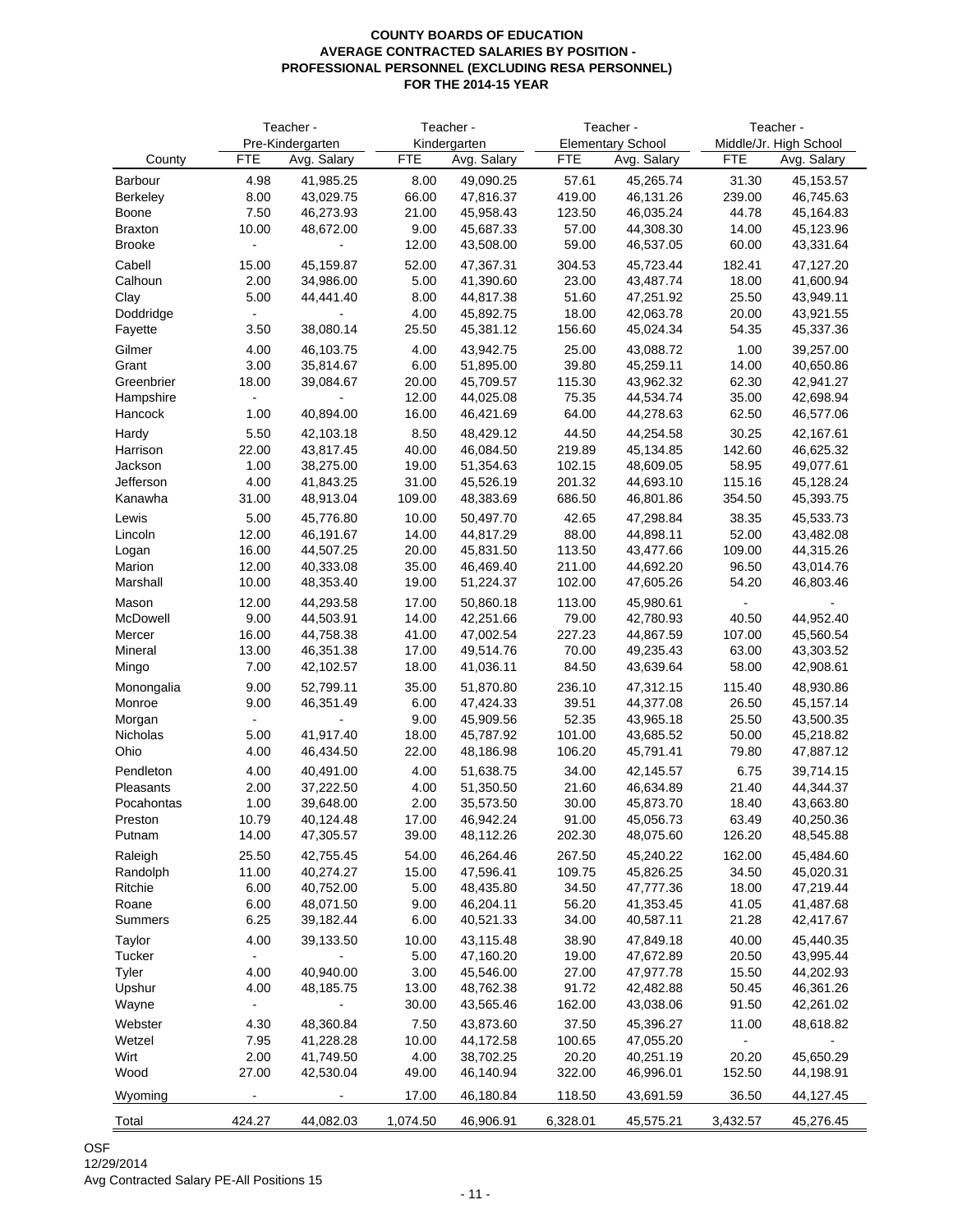|                     |                 | Teacher -              |                 | Teacher -                |                          | Teacher -            |                | Teacher -              |
|---------------------|-----------------|------------------------|-----------------|--------------------------|--------------------------|----------------------|----------------|------------------------|
|                     |                 | <b>High School</b>     |                 | <b>Special Education</b> |                          | Homebound            |                | Vocational (K-12)      |
| County              | <b>FTE</b>      | Avg. Salary            | <b>FTE</b>      | Avg. Salary              | <b>FTE</b>               | Avg. Salary          | <b>FTE</b>     | Avg. Salary            |
| Barbour             | 29.89           | 46,279.01              | 28.67           | 42,928.98                | $\overline{\phantom{a}}$ | $\overline{a}$       | 7.75           | 43,246.77              |
| Berkeley            | 267.00          | 46,818.54              | 241.00          | 46,271.72                | $\blacksquare$           |                      | 54.50          | 48,632.23              |
| Boone               | 83.22           | 47,151.89              | 81.50           | 48,065.53                | 3.00                     | 55,305.33            | 13.00          | 50,787.85              |
| <b>Braxton</b>      | 23.00           | 44,731.74              | 26.00           | 42,373.42                | $\overline{a}$           |                      | 10.00          | 46,328.30              |
| <b>Brooke</b>       | 45.25           | 43,975.20              | 46.00           | 42,681.19                |                          |                      | 16.00          | 52,981.22              |
| Cabell              | 178.36          | 46,514.28              | 128.00          | 46,877.52                |                          |                      | 32.00          | 48,890.55              |
| Calhoun             | 17.00<br>27.40  | 43,307.72              | 10.00           | 40,979.93                |                          | ä,                   | 12.00          | 40,951.25              |
| Clay<br>Doddridge   | 22.00           | 45,799.44<br>42,039.91 | 15.00<br>20.50  | 44,053.40<br>44,136.61   |                          |                      | 8.30<br>6.25   | 49,774.95<br>39,609.91 |
| Fayette             | 122.30          | 42,938.32              | 84.75           | 45,337.41                |                          |                      | 30.00          | 49,512.38              |
| Gilmer              | 19.00           | 40,946.77              | 8.50            | 46,936.12                |                          |                      | 3.00           | 41,811.71              |
| Grant               | 32.10           | 42,878.33              | 16.00           | 39,702.44                |                          | L,                   | 10.00          | 43,047.66              |
| Greenbrier          | 62.50           | 46,740.63              | 51.80           | 45,302.87                |                          | L,                   | 22.50          | 41,192.02              |
| Hampshire           | 45.00           | 42,569.52              | 49.00           | 44,919.99                |                          |                      | 13.00          | 46,804.21              |
| Hancock             | 61.50           | 45,919.51              | 68.00           | 45,028.34                |                          |                      | 17.00          | 45,694.06              |
| Hardy               | 32.75           | 43,721.88              | 15.00           | 43,957.53                |                          |                      | 10.50          | 49,096.27              |
| Harrison            | 160.76          | 46,138.54              | 125.00          | 45,382.03                |                          |                      | 42.75          | 47,757.11              |
| Jackson             | 69.40           | 47,938.23              | 63.00           | 46,074.87                | 1.00                     | 54,935.00            | 28.00          | 50,760.12              |
| Jefferson           | 114.52          | 44,908.72              | 93.00           | 47,630.08                | 1.00                     | 62,396.00            | 24.50          | 51,788.47              |
| Kanawha             | 422.00          | 45,873.80              | 332.00          | 48,431.44                | 8.00                     | 56,910.00            | 35.00          | 51,004.89              |
| Lewis               | 34.00           | 44,680.59              | 34.00           | 45,520.35                | 1.00                     | 52,195.00            | 10.00          | 46,349.40              |
| Lincoln             | 41.00           | 46,994.42              | 39.00           | 47,263.90                | 1.00                     | 47,984.00            | 8.00           | 43,869.18              |
| Logan<br>Marion     | 96.00<br>121.50 | 46,691.52<br>45,513.55 | 59.00<br>76.00  | 45,100.76<br>43,056.22   | ۰<br>0.50                | 46,432.00            | 22.00<br>24.00 | 47,757.32<br>47,245.15 |
| Marshall            | 83.50           | 45,927.01              | 39.80           | 44,827.46                | -                        |                      | 22.00          | 45,737.25              |
| Mason               | 92.75           | 44,586.98              | 44.00           | 42,519.00                | 1.00                     | 43,644.00            | 18.00          | 44,456.99              |
| McDowell            | 48.00           | 46,155.63              | 54.00           | 44,813.01                |                          |                      | 11.00          | 42,805.00              |
| Mercer              | 129.50          | 47,649.36              | 120.00          | 47,261.29                |                          |                      | 17.00          | 45,139.22              |
| Mineral             | 64.50           | 47,960.56              | 42.20           | 46,382.01                |                          |                      | 23.50          | 49,114.59              |
| Mingo               | 55.25           | 43,233.16              | 48.00           | 48,863.77                | 1.00                     | 56,046.90            | 18.75          | 41,708.99              |
| Monongalia          | 165.50          | 48,956.78              | 171.00          | 46,771.41                |                          |                      | 16.50          | 51,327.03              |
| Monroe              | 24.00           | 42,914.52              | 17.00           | 39,509.53                |                          |                      | 11.00          | 40,826.44              |
| Morgan              | 47.20           | 43,493.48              | 21.60           | 47,442.35                | 0.40                     | 45,236.00            | 6.00           | 51,193.03              |
| Nicholas            | 63.50           | 43,716.27              | 43.00           | 42,486.98                |                          |                      | 9.00           | 41,434.36              |
| Ohio                | 86.50           | 47,394.88              | 52.50           | 46,831.14                |                          |                      | 17.00          | 50,667.09              |
| Pendleton           | 19.85           | 44,732.32              | 16.25           | 41,740.58                |                          | $\ddot{\phantom{1}}$ | 2.00           | 48,233.03              |
| Pleasants           | 20.00           | 46,954.18              | 15.00           | 46,298.46                |                          |                      | 12.00          | 42,763.07              |
| Pocahontas          | 20.60           | 42,936.72              | 14.50           | 45,411.66                |                          | L,                   | 6.00           | 43,810.83              |
| Preston<br>Putnam   | 46.00<br>140.00 | 45,599.70<br>50,456.44 | 57.21<br>114.00 | 43,396.36<br>49,504.43   |                          | -                    | 18.00<br>45.00 | 47,106.69<br>52,663.71 |
|                     |                 |                        |                 |                          |                          |                      |                |                        |
| Raleigh<br>Randolph | 182.00<br>75.50 | 45,875.32<br>46,177.67 | 133.50<br>36.25 | 44,103.00<br>45,118.74   |                          | $\overline{a}$       | 45.50<br>23.00 | 46,933.43<br>46,965.95 |
| Ritchie             | 21.00           | 46,381.79              | 16.00           | 43,819.13                |                          |                      | 2.00           | 39,839.50              |
| Roane               | 30.25           | 46,810.20              | 20.50           | 42,710.20                | 1.00                     | 51,411.00            | 6.00           | 47,986.74              |
| Summers             | 21.00           | 42,492.45              | 14.75           | 45,655.17                |                          |                      | 6.00           | 41,955.67              |
| Taylor              | 30.10           | 43,792.96              | 24.00           | 40,724.08                |                          |                      | 8.50           | 44,334.58              |
| Tucker              | 16.00           | 43,763.53              | 14.00           | 44,930.71                |                          |                      | 6.50           | 39,568.38              |
| Tyler               | 22.50           | 44,517.80              | 21.00           | 43,154.81                |                          |                      | 5.00           | 52,850.36              |
| Upshur              | 50.33           | 46,768.59              | 55.00           | 43,340.22                |                          |                      | 19.50          | 46,015.08              |
| Wayne               | 99.00           | 44,476.43              | 99.00           | 41,091.63                |                          |                      | 29.50          | 42,658.90              |
| Webster             | 22.00           | 44,012.35              | 9.50            | 45,814.79                |                          |                      | 5.00           | 40,351.20              |
| Wetzel              | 51.60           | 45,573.79              | 40.30           | 43,283.26                |                          |                      | 11.50          | 45,814.97              |
| Wirt                | 17.00           | 40,779.74              | 8.60            | 42,759.28                |                          |                      | 4.00           | 41,421.10              |
| Wood                | 198.50          | 45,634.94              | 124.00          | 45,515.33                |                          |                      | 19.50          | 47,097.15              |
| Wyoming             | 60.00           | 44,256.09              | 69.00           | 45,827.88                |                          |                      | 16.00          | 45,831.23              |
| Total               | 4,130.88        | 45,906.92              | 3,266.18        | 45,671.69                | 18.90                    | 54,556.52            | 920.30         | 47,160.52              |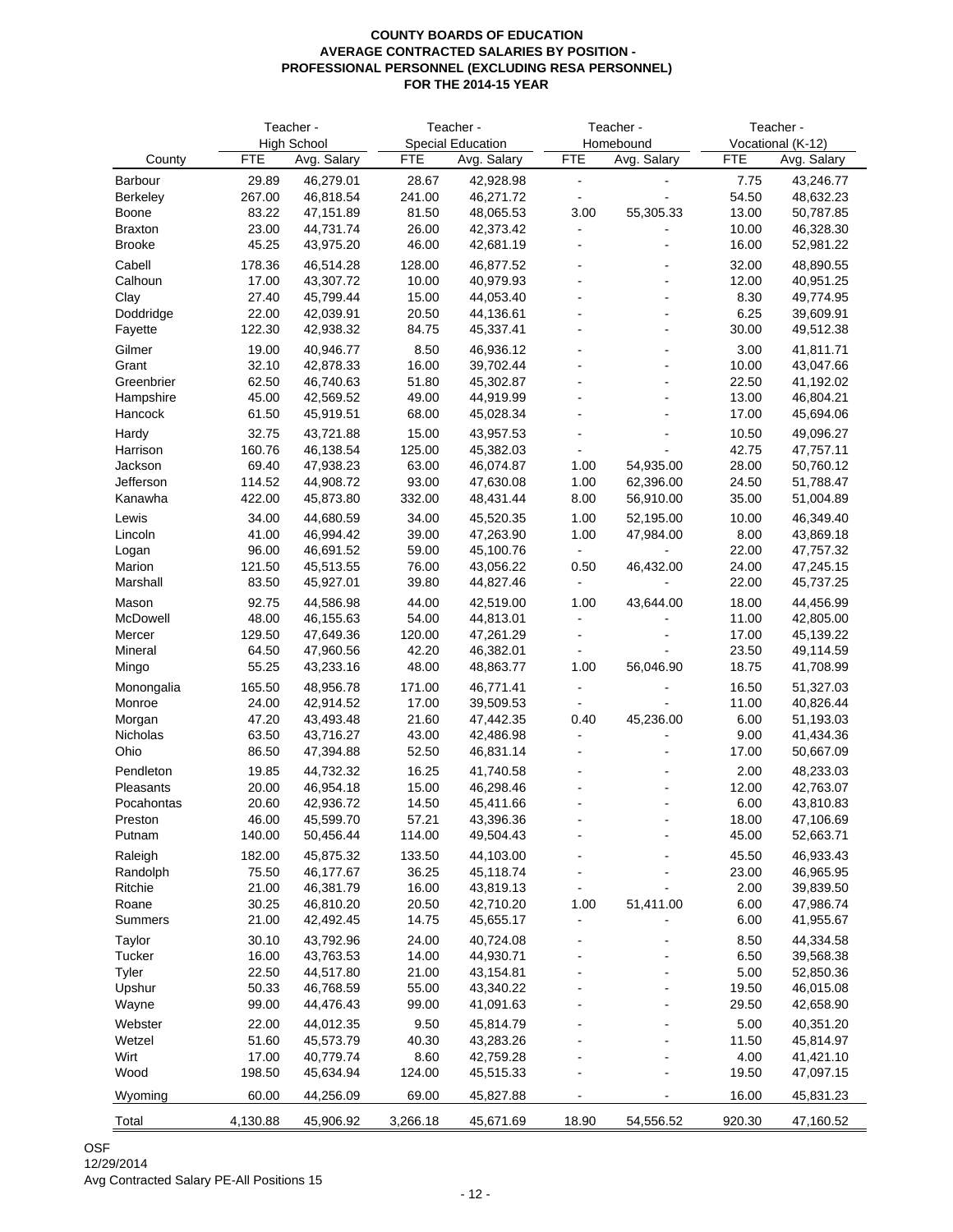|                      | Teacher - Vocational<br>(Post Secondary) |             | Teacher - Vocational<br>(Adult) |             | Teacher -<br>(Community Education) |             | JROTC Instructor -<br>Middle School |             |
|----------------------|------------------------------------------|-------------|---------------------------------|-------------|------------------------------------|-------------|-------------------------------------|-------------|
| County               | <b>FTE</b>                               | Avg. Salary | <b>FTE</b>                      | Avg. Salary | <b>FTE</b>                         | Avg. Salary | <b>FTE</b>                          | Avg. Salary |
| Barbour              | $\blacksquare$                           |             | $\blacksquare$                  |             |                                    |             |                                     |             |
| Berkeley             | 12.50                                    | 51,482.43   | 2.00                            | 43,066.03   |                                    |             |                                     |             |
| Boone                | 4.00                                     | 62,657.65   |                                 |             |                                    |             |                                     |             |
| Braxton              |                                          |             |                                 |             |                                    |             |                                     |             |
| <b>Brooke</b>        |                                          |             |                                 |             |                                    |             |                                     |             |
| Cabell               | 6.50                                     | 56,500.90   | 3.50                            | 50,745.14   |                                    |             |                                     |             |
| Calhoun              |                                          |             |                                 |             |                                    |             |                                     |             |
| Clay                 |                                          |             |                                 |             |                                    |             |                                     |             |
| Doddridge<br>Fayette | 2.00                                     | 65,275.93   | 2.00                            | 47,776.90   |                                    |             |                                     |             |
| Gilmer               |                                          |             |                                 |             |                                    |             |                                     |             |
| Grant                |                                          |             | 1.50                            | 40,415.33   |                                    |             |                                     |             |
| Greenbrier           |                                          |             | 2.00                            | 52,947.60   | 1.00                               | 49,344.65   |                                     |             |
| Hampshire            |                                          |             | 1.00                            | 43,640.00   |                                    |             |                                     |             |
| Hancock              | 5.00                                     | 53,245.36   |                                 |             |                                    |             |                                     |             |
| Hardy                |                                          |             |                                 |             |                                    |             |                                     |             |
| Harrison             | 3.00                                     | 58,683.17   |                                 |             |                                    |             |                                     |             |
| Jackson              | 3.00                                     | 63,251.50   | 0.75                            | 42,673.00   |                                    |             |                                     |             |
| Jefferson            |                                          |             | 1.00                            | 42,769.00   |                                    |             |                                     |             |
| Kanawha              |                                          |             | 34.00                           | 55,578.10   |                                    |             |                                     |             |
| Lewis                |                                          |             |                                 |             |                                    |             |                                     |             |
| Lincoln              |                                          |             | 1.00                            | 64,854.00   |                                    |             |                                     |             |
| Logan<br>Marion      | 3.00                                     | 53,995.97   |                                 |             | 1.00                               | 46,394.40   |                                     |             |
| Marshall             | 3.00                                     | 37,336.47   |                                 |             |                                    |             |                                     |             |
|                      |                                          |             |                                 |             |                                    |             |                                     |             |
| Mason<br>McDowell    | 2.00                                     | 55,092.60   | 1.00                            | 52,554.00   |                                    |             |                                     |             |
| Mercer               | 8.50                                     | 49,135.79   | 2.00                            | 43,020.00   | 7.00                               | 48,715.00   |                                     |             |
| Mineral              | 2.78                                     | 51,737.29   | $\sim$                          |             |                                    |             |                                     |             |
| Mingo                | 3.00                                     | 51,207.53   |                                 |             |                                    |             |                                     |             |
| Monongalia           | 6.00                                     | 56,545.70   | 4.00                            | 49,404.00   |                                    |             |                                     |             |
| Monroe               |                                          |             |                                 |             |                                    |             |                                     |             |
| Morgan               |                                          |             |                                 |             |                                    |             |                                     |             |
| Nicholas             |                                          |             |                                 |             |                                    |             |                                     |             |
| Ohio                 |                                          |             | 3.50                            | 45,910.00   |                                    |             |                                     |             |
| Pendleton            |                                          |             |                                 |             |                                    |             |                                     |             |
| Pleasants            |                                          |             |                                 |             |                                    |             |                                     |             |
| Pocahontas           |                                          |             |                                 |             |                                    |             |                                     |             |
| Preston<br>Putnam    | 1.00                                     | 65,929.50   | 2.00                            | 58,018.45   |                                    |             |                                     |             |
| Raleigh              | 7.00                                     | 48,470.80   |                                 |             |                                    |             |                                     |             |
| Randolph             | 2.00                                     | 61,674.60   | 1.00                            | 71,455.20   |                                    |             |                                     |             |
| Ritchie              |                                          |             | 1.00                            | 47,411.00   |                                    |             |                                     |             |
| Roane                |                                          |             | $\blacksquare$                  |             |                                    |             |                                     |             |
| Summers              | 2.00                                     | 53,751.00   | 1.00                            | 37,619.00   |                                    |             |                                     |             |
| Taylor               |                                          |             |                                 |             |                                    |             |                                     |             |
| Tucker               |                                          |             |                                 |             |                                    |             |                                     |             |
| Tyler                |                                          |             |                                 |             |                                    |             |                                     |             |
| Upshur               | 2.00                                     | 61,583.87   |                                 |             |                                    |             |                                     |             |
| Wayne                |                                          |             | 1.00                            | 36,662.00   |                                    |             |                                     |             |
| Webster              |                                          |             |                                 |             |                                    |             |                                     |             |
| Wetzel<br>Wirt       |                                          |             |                                 |             |                                    |             |                                     |             |
| Wood                 | 3.00                                     | 51,792.40   | 2.00                            | 52,185.50   |                                    |             |                                     |             |
|                      |                                          |             |                                 |             |                                    |             |                                     |             |
| Wyoming              | 2.00                                     | 63,282.00   |                                 |             |                                    |             |                                     |             |
| Total                | 83.28                                    | 54,079.59   | 67.25                           | 52,181.20   | 9.00                               | 48,527.12   |                                     |             |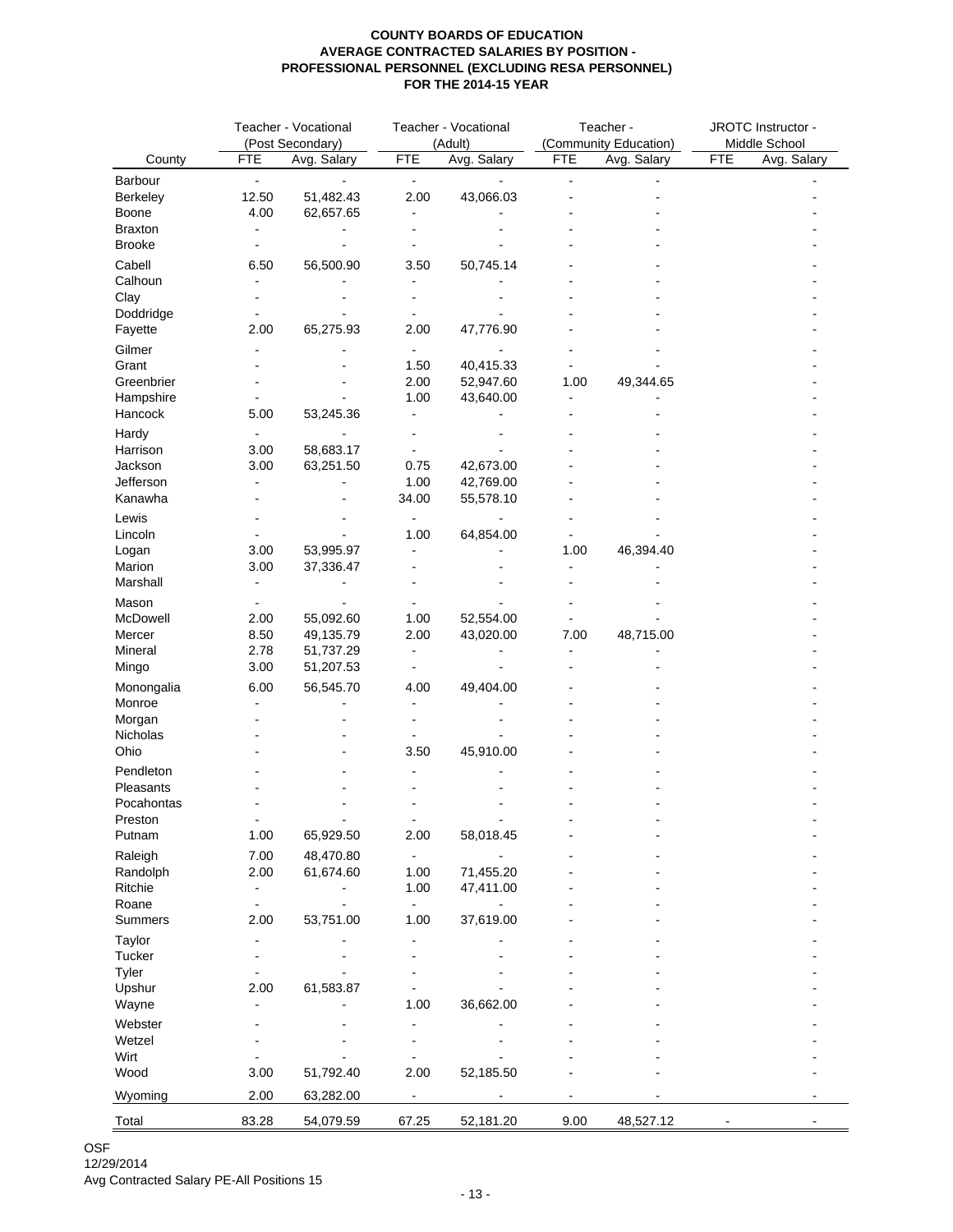|                   |                              | JROTC Instructor - | Permanent Substitute - |                          |                | Permanent Substitute - | Permanent Substitute - |                    |  |
|-------------------|------------------------------|--------------------|------------------------|--------------------------|----------------|------------------------|------------------------|--------------------|--|
|                   |                              | <b>High School</b> |                        | <b>Elementary School</b> |                | Middle/Jr. High School |                        | <b>High School</b> |  |
| County            | <b>FTE</b>                   | Avg. Salary        | <b>FTE</b>             | Avg. Salary              | <b>FTE</b>     | Avg. Salary            | <b>FTE</b>             | Avg. Salary        |  |
| Barbour           | $\blacksquare$               |                    | $\overline{a}$         |                          | $\blacksquare$ |                        | $\blacksquare$         |                    |  |
| Berkeley          | 3.00                         | 58,610.31          |                        |                          |                |                        |                        |                    |  |
| Boone             |                              |                    |                        |                          |                |                        |                        |                    |  |
| <b>Braxton</b>    |                              |                    |                        |                          |                |                        |                        |                    |  |
| <b>Brooke</b>     |                              |                    |                        |                          |                |                        |                        |                    |  |
| Cabell            | 4.00                         | 50,766.90          |                        |                          |                |                        |                        |                    |  |
| Calhoun           |                              |                    |                        |                          |                |                        |                        |                    |  |
| Clay<br>Doddridge |                              |                    |                        |                          |                |                        |                        |                    |  |
| Fayette           | 2.00                         | 59,203.10          |                        |                          |                |                        |                        |                    |  |
|                   |                              |                    |                        |                          |                |                        |                        |                    |  |
| Gilmer<br>Grant   | $\blacksquare$               |                    |                        |                          |                |                        |                        |                    |  |
| Greenbrier        | 5.00                         | 65,288.97          |                        |                          |                |                        |                        |                    |  |
| Hampshire         |                              |                    |                        |                          |                |                        |                        |                    |  |
| Hancock           | $\blacksquare$               |                    |                        |                          |                |                        |                        |                    |  |
| Hardy             |                              |                    |                        |                          |                |                        |                        |                    |  |
| Harrison          | 3.00                         | 71,931.67          |                        |                          |                |                        |                        |                    |  |
| Jackson           | $\overline{a}$               |                    |                        |                          |                |                        |                        |                    |  |
| Jefferson         | 2.00                         | 57,048.42          | 1.00                   | 36,288.00                | 3.00           | 36,974.07              | 1.00                   | 34,260.00          |  |
| Kanawha           | 11.00                        | 62,530.33          |                        |                          |                |                        |                        |                    |  |
| Lewis             | 2.00                         | 63,850.50          |                        |                          |                |                        |                        |                    |  |
| Lincoln           | 2.00                         | 64,049.01          |                        |                          |                |                        |                        |                    |  |
| Logan             | 4.00                         | 43,901.46          |                        |                          |                |                        |                        |                    |  |
| Marion            | $\blacksquare$               |                    |                        |                          |                |                        |                        |                    |  |
| Marshall          | $\overline{\phantom{a}}$     |                    |                        |                          |                |                        |                        |                    |  |
| Mason             |                              |                    |                        |                          |                |                        |                        |                    |  |
| McDowell          |                              |                    |                        |                          | 1.00           | 40,122.00              |                        |                    |  |
| Mercer            | 8.00                         | 56,568.37          |                        |                          | $\blacksquare$ |                        |                        |                    |  |
| Mineral           |                              |                    |                        |                          |                |                        |                        |                    |  |
| Mingo             |                              |                    |                        |                          |                |                        |                        |                    |  |
| Monongalia        |                              |                    |                        |                          |                |                        |                        |                    |  |
| Monroe            | 2.00                         | 54,661.24          |                        |                          |                |                        |                        |                    |  |
| Morgan            | L,                           | ÷.                 |                        |                          | 1.00           | 32,904.70              |                        |                    |  |
| Nicholas          | 2.00                         | 68,448.24          |                        |                          | $\blacksquare$ |                        |                        |                    |  |
| Ohio              |                              |                    |                        |                          |                |                        |                        |                    |  |
| Pendleton         |                              |                    |                        |                          |                |                        |                        |                    |  |
| Pleasants         |                              |                    |                        |                          |                |                        |                        |                    |  |
| Pocahontas        |                              |                    |                        |                          |                |                        |                        |                    |  |
| Preston           | 2.00                         | 34,212.02          |                        |                          |                |                        |                        |                    |  |
| Putnam            | $\blacksquare$               |                    |                        |                          |                |                        |                        |                    |  |
| Raleigh           | 2.00                         | 64,778.08          |                        |                          |                |                        |                        |                    |  |
| Randolph          |                              |                    |                        |                          |                |                        |                        |                    |  |
| Ritchie           |                              |                    |                        |                          |                |                        |                        |                    |  |
| Roane<br>Summers  |                              |                    |                        |                          |                |                        |                        |                    |  |
|                   |                              |                    |                        |                          |                |                        |                        |                    |  |
| Taylor            |                              |                    |                        |                          |                |                        |                        |                    |  |
| Tucker<br>Tyler   |                              |                    |                        |                          |                |                        |                        |                    |  |
| Upshur            |                              |                    |                        |                          |                |                        |                        |                    |  |
| Wayne             | 6.00                         | 64,671.63          |                        |                          |                |                        |                        |                    |  |
|                   |                              | 50,755.10          |                        |                          |                |                        |                        |                    |  |
| Webster<br>Wetzel | 2.00<br>÷                    |                    |                        |                          |                |                        |                        |                    |  |
| Wirt              | $\qquad \qquad \blacksquare$ |                    |                        |                          |                |                        |                        |                    |  |
| Wood              | 4.00                         | 63,823.80          |                        |                          |                |                        |                        |                    |  |
|                   |                              |                    |                        |                          |                |                        |                        |                    |  |
| Wyoming           | $\blacksquare$               |                    |                        |                          |                |                        |                        |                    |  |
| Total             | 66.00                        | 59,310.02          | 1.00                   | 36,288.00                | 5.00           | 36,789.78              | 1.00                   | 34,260.00          |  |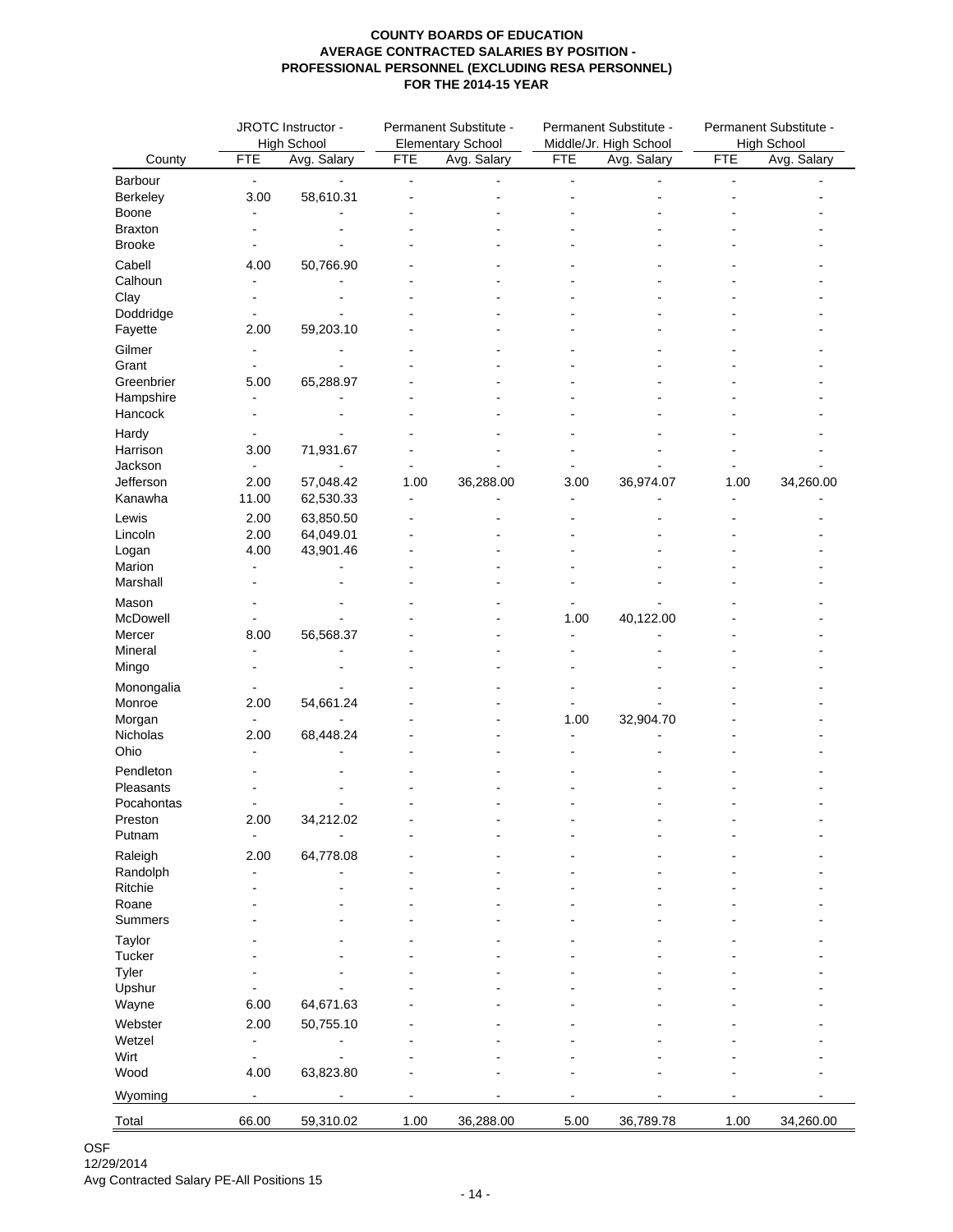|                |                |             |                            |             |            | Speech/Language |                |                  |  |
|----------------|----------------|-------------|----------------------------|-------------|------------|-----------------|----------------|------------------|--|
|                | Academic Coach |             | <b>Activities Director</b> |             |            | Pathologist     |                | Speech Assistant |  |
| County         | <b>FTE</b>     | Avg. Salary | <b>FTE</b>                 | Avg. Salary | <b>FTE</b> | Avg. Salary     | FTE            | Avg. Salary      |  |
| Barbour        | 2.00           | 59,314.50   | $\blacksquare$             |             | 2.00       | 46,813.50       | $\blacksquare$ |                  |  |
| Berkeley       | 5.00           | 70,328.36   | 1.00                       | 64,470.98   | 32.50      | 65,269.66       | 5.00           | 41,387.40        |  |
| Boone          | 1.00           | 47,982.00   |                            |             | 6.00       | 55,737.83       |                |                  |  |
| <b>Braxton</b> | 5.00           | 50,532.62   |                            |             |            |                 | 1.00           | 48,709.00        |  |
| <b>Brooke</b>  | L,             |             |                            |             | 9.00       | 54,856.11       |                |                  |  |
| Cabell         | 8.00           | 54,111.73   |                            |             | 24.00      | 48,144.17       |                |                  |  |
| Calhoun        | 2.00           | 55,551.50   |                            |             | $\sim$     |                 |                |                  |  |
| Clay           | $\blacksquare$ |             |                            |             | 2.50       | 54,010.60       |                |                  |  |
| Doddridge      | 1.00           | 40,701.00   |                            |             | 2.00       | 53,226.50       |                |                  |  |
| Fayette        | 3.00           | 55,721.75   |                            |             | 8.50       | 51,786.13       | 2.00           | 35,469.71        |  |
| Gilmer         | 0.46           | 52,572.15   |                            |             | 2.00       | 54,214.50       |                |                  |  |
| Grant          | 2.00           | 43,406.30   | 1.00                       | 55,553.40   | 4.00       | 44,164.07       |                |                  |  |
| Greenbrier     | 8.00           | 41,941.01   | ۰                          |             | 7.00       | 54,250.86       | 2.00           | 36,715.26        |  |
| Hampshire      | 4.00           | 47,887.50   | $\blacksquare$             |             | 2.00       | 61,993.00       | $\overline{a}$ |                  |  |
| Hancock        |                |             | 2.00                       | 56,570.40   | 10.00      | 49,193.80       |                |                  |  |
| Hardy          | 1.00           | 59,406.92   |                            |             |            |                 |                |                  |  |
| Harrison       | 6.00           | 51,888.14   |                            |             | 24.00      | 53,032.36       |                |                  |  |
| Jackson        | 2.50           | 53,320.25   |                            |             | 10.50      | 53,025.05       |                |                  |  |
| Jefferson      | 1.00           | 40,810.00   |                            |             | 3.00       | 48,602.92       |                |                  |  |
| Kanawha        | $\overline{a}$ |             |                            |             | 55.50      | 51,971.77       |                |                  |  |
|                |                |             |                            |             |            |                 |                |                  |  |
| Lewis          | 1.00           | 53,834.00   |                            |             | 3.00       | 51,575.83       |                |                  |  |
| Lincoln        | 3.00           | 57,026.86   |                            |             | 10.00      | 49,871.50       |                |                  |  |
| Logan          | 2.00           | 58,550.64   |                            |             | 7.00       | 53,353.28       |                |                  |  |
| Marion         | $\blacksquare$ |             |                            |             | 19.00      | 50,567.00       |                |                  |  |
| Marshall       | 2.00           | 49,783.66   | 2.00                       | 63,115.69   | 11.00      | 52,330.87       |                |                  |  |
| Mason          |                |             |                            |             | 7.00       | 47,617.00       | 1.00           | 34,975.00        |  |
| McDowell       |                |             |                            |             |            |                 |                |                  |  |
| Mercer         |                |             |                            |             | 15.00      | 46,672.47       |                |                  |  |
| Mineral        | 1.00           | 60,771.00   |                            |             | 7.00       | 50,563.86       |                |                  |  |
| Mingo          | 8.00           | 55,431.86   |                            |             | 8.00       | 58,269.35       |                |                  |  |
| Monongalia     | 11.50          | 53,660.70   |                            |             | 15.50      | 51,889.94       |                |                  |  |
| Monroe         |                |             |                            |             | 2.00       | 57,464.50       | 1.00           | 34,438.00        |  |
| Morgan         |                |             |                            |             | 1.00       | 47,014.00       | 1.40           | 35,587.14        |  |
| Nicholas       |                |             |                            |             | 6.00       | 54,151.50       |                |                  |  |
| Ohio           |                |             |                            |             | 13.00      | 51,910.85       |                |                  |  |
| Pendleton      |                |             |                            |             | 2.00       | 48,370.08       |                |                  |  |
| Pleasants      |                |             |                            |             | 3.00       | 58,411.67       |                |                  |  |
| Pocahontas     |                |             |                            |             | 2.00       | 62,682.00       |                |                  |  |
| Preston        | 5.00           | 50,739.20   |                            |             | 7.00       | 50,529.29       |                |                  |  |
| Putnam         | $\overline{a}$ |             | $\blacksquare$             | ä,          | 16.00      | 56,543.13       | $\blacksquare$ |                  |  |
| Raleigh        | 8.00           | 59,480.96   | 1.00                       | 64,702.05   | 14.80      | 53,731.98       | 3.00           | 40,768.00        |  |
| Randolph       |                |             |                            |             | 9.00       | 52,559.33       |                |                  |  |
| Ritchie        |                |             |                            |             | 2.00       | 55,336.00       | 1.00           | 43,608.00        |  |
| Roane          |                |             |                            |             | 2.00       | 41,304.50       |                |                  |  |
| Summers        |                |             |                            |             | 2.00       | 50,445.00       |                |                  |  |
| Taylor         | 2.00           | 52,894.03   |                            |             | 5.00       | 42,451.30       |                |                  |  |
| Tucker         | 1.50           | 45,838.87   |                            |             |            |                 | 2.00           | 33,556.00        |  |
| Tyler          |                |             |                            |             | 2.00       | 54,488.51       |                |                  |  |
| Upshur         | 4.00           | 49,257.87   |                            |             | 7.00       | 53,979.71       |                |                  |  |
| Wayne          |                |             |                            |             | 5.00       | 47,778.00       | 4.00           | 35,798.50        |  |
| Webster        |                |             |                            |             | 1.00       | 53,808.07       |                |                  |  |
| Wetzel         |                |             |                            |             | 7.00       | 50,293.33       |                |                  |  |
| Wirt           |                |             |                            |             | 2.00       | 53,933.00       |                |                  |  |
| Wood           | 13.00          | 54,072.31   |                            |             | 34.00      | 53,842.93       |                |                  |  |
|                |                |             |                            |             |            |                 |                |                  |  |
| Wyoming        |                |             |                            |             | 6.00       | 53,407.81       |                |                  |  |
| Total          | 113.96         | 53,287.71   | 7.00                       | 60,585.52   | 457.80     | 52,915.03       | 23.40          | 38,267.90        |  |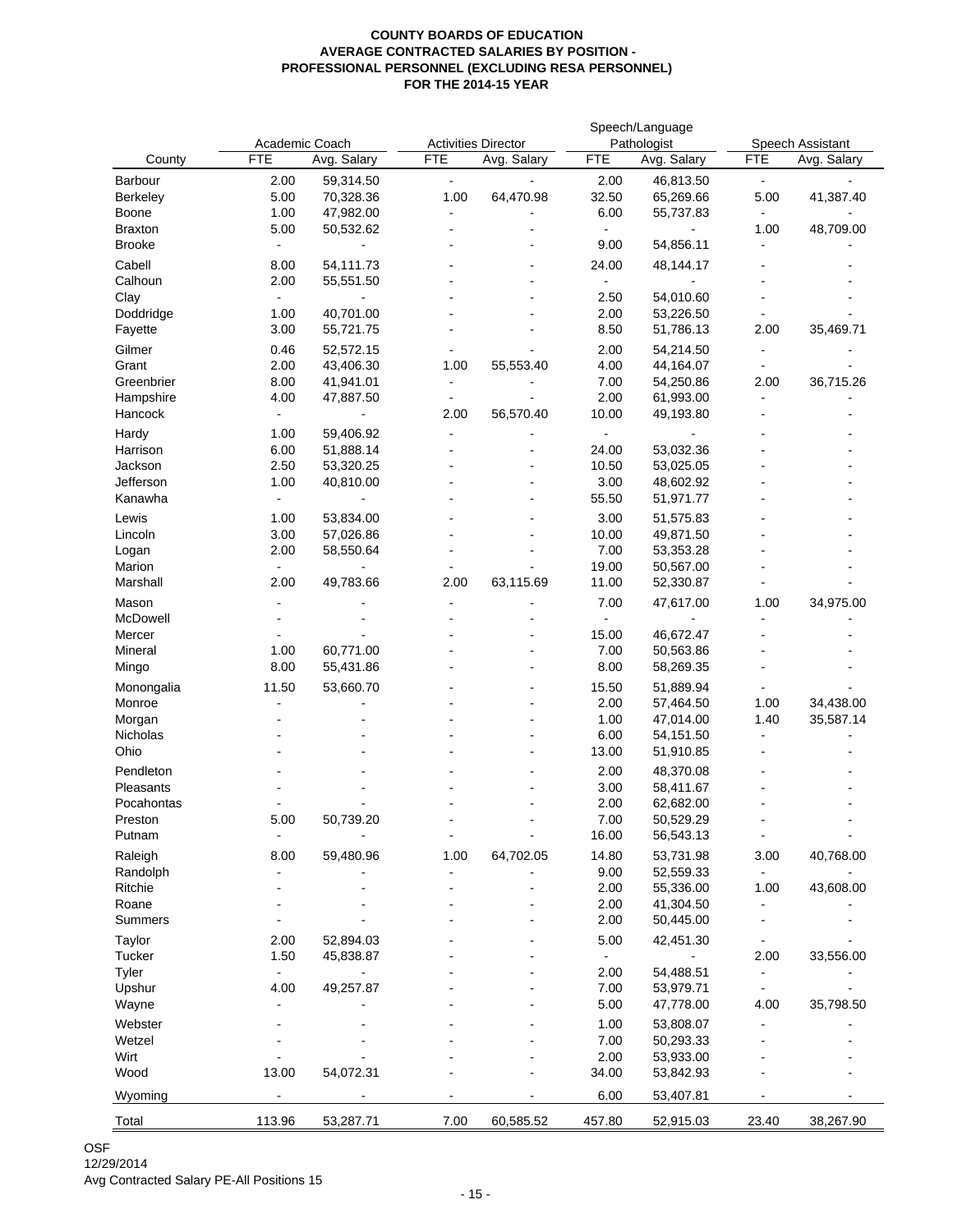|                      | Curriculum |                       | Professional   |                        | Technology                   |             |                |                        |
|----------------------|------------|-----------------------|----------------|------------------------|------------------------------|-------------|----------------|------------------------|
|                      |            | Enrichment Instructor |                | Accountant             | <b>Systems Specialist</b>    |             | Psychologist   |                        |
| County               | <b>FTE</b> | Avg. Salary           | <b>FTE</b>     | Avg. Salary            | <b>FTE</b>                   | Avg. Salary | <b>FTE</b>     | Avg. Salary            |
| Barbour              |            | ä,                    | ÷,             |                        | 3.00                         | 39,105.33   | 1.00           | 60,551.99              |
| Berkeley             |            |                       | 5.00           | 73,069.15              | 3.00                         | 64,111.32   | 8.00           | 66,108.10              |
| Boone                |            |                       |                |                        | $\blacksquare$               |             | 2.00           | 55,216.00              |
| <b>Braxton</b>       |            |                       |                |                        | 1.00                         | 57,850.80   | 3.00           | 57,183.33              |
| <b>Brooke</b>        |            |                       |                |                        |                              |             | 1.00           | 51,906.90              |
| Cabell               |            |                       | 2.00           | 51,452.24              |                              |             | 5.00           | 58,471.48              |
| Calhoun              |            |                       |                |                        |                              |             |                |                        |
| Clay                 |            |                       |                |                        | 3.00                         | 47,996.73   | 2.63           | 53,395.83              |
| Doddridge            |            |                       | 1.00           | 59,427.25              | 2.00                         | 56,428.78   | 1.00           | 51,210.60              |
| Fayette              |            |                       | 3.00           | 53,380.77              | 4.00                         | 56,797.71   | 3.00           | 49,332.26              |
| Gilmer               |            |                       |                |                        |                              |             |                |                        |
| Grant                |            |                       |                |                        | 1.00                         | 40,620.00   |                |                        |
| Greenbrier           |            |                       | 2.00           | 40,514.40              | 2.00                         | 46,873.68   |                |                        |
| Hampshire            |            |                       | 2.00           | 53,594.00              | $\blacksquare$               |             | 2.00           | 59,600.18              |
| Hancock              |            |                       | 3.00           | 63,592.65              | 2.00                         | 66,522.03   | 2.00           | 42,893.50              |
| Hardy                |            |                       |                |                        | 1.00                         | 58,610.00   | 1.00           | 47,583.78              |
| Harrison             |            |                       |                |                        | 14.00                        | 48,702.28   | 7.00           | 57,660.21              |
| Jackson              |            |                       |                |                        |                              |             | 3.50           | 42,187.86              |
| Jefferson            |            |                       |                |                        |                              |             | 3.00           | 60,405.71              |
| Kanawha              |            |                       | 1.00           | 52,335.72              | 6.00                         | 56,411.20   | 22.00          | 55,804.92              |
| Lewis                |            |                       | 1.00           | 42,156.25              |                              |             | 1.00           | 63,689.45              |
| Lincoln              |            |                       |                |                        | 3.00                         | 45,534.87   | 2.00           | 46,076.00              |
| Logan                |            |                       | 1.00           | 43,725.60              | 3.00                         | 52,711.56   | 4.00           | 49,611.25              |
| Marion               |            |                       | $\overline{a}$ |                        |                              |             | 1.00           | 62,610.00              |
| Marshall             |            |                       |                |                        | 2.00                         | 74,891.79   | 1.00           | 69,170.20              |
| Mason                |            |                       | 1.00           | 46,409.72              | $\blacksquare$               |             | 2.00           | 52,605.45              |
| McDowell             |            |                       |                | $\blacksquare$         | 2.00                         | 36,088.00   | 1.00           | 55,733.00              |
| Mercer               | 6.00       | 44,907.42             |                |                        |                              |             | 0.50           | 53,158.00              |
| Mineral              |            |                       | 1.00           | 47,772.14              | 1.00                         | 62,756.64   | 3.00           | 69,028.29              |
| Mingo                |            |                       | 1.00           | 43,945.88              | 2.00                         | 46,752.50   | $\blacksquare$ |                        |
|                      |            |                       |                |                        |                              |             |                |                        |
| Monongalia<br>Monroe |            |                       | 4.00<br>1.00   | 64,298.33<br>53,577.60 | 3.00<br>$\blacksquare$       | 52,234.80   | 9.00<br>1.00   | 60,142.86<br>61,020.00 |
| Morgan               |            |                       | 1.00           | 48,911.40              | 1.00                         | 48,740.45   | 2.00           | 46,526.13              |
| Nicholas             |            |                       | 1.00           | 59,601.96              | 3.00                         | 63,689.66   | 1.00           | 67,248.10              |
| Ohio                 |            |                       |                |                        | 3.00                         | 49,488.20   | 1.00           | 72,723.00              |
| Pendleton            |            |                       |                |                        | 1.00                         | 45,298.80   | 1.00           | 64,209.54              |
| Pleasants            |            |                       |                |                        | 2.00                         | 53,353.62   | 1.00           | 75,492.95              |
| Pocahontas           |            |                       |                |                        | 1.00                         | 54,084.00   | $\blacksquare$ |                        |
|                      |            |                       | 2.00           | 37,131.67              | 2.00                         | 33,743.72   | 1.00           | 46,144.00              |
| Preston<br>Putnam    | 1.00       | 48,934.60             |                |                        | 2.00                         | 51,147.20   | 6.00           | 55,317.33              |
|                      |            |                       |                |                        |                              |             |                |                        |
| Raleigh              |            |                       |                |                        | 3.00<br>4.00                 | 56,138.96   | 3.00<br>1.00   | 51,136.12<br>54,687.50 |
| Randolph<br>Ritchie  |            |                       |                |                        |                              | 40,143.70   | 1.00           |                        |
| Roane                |            |                       |                |                        | 1.00                         | 33,442.20   | 1.00           | 63,377.80<br>43,201.20 |
| <b>Summers</b>       |            |                       | 1.00           | 44,438.40              | $\frac{1}{2}$                |             | $\blacksquare$ |                        |
|                      |            |                       |                |                        |                              |             |                |                        |
| Taylor               |            |                       | 1.00           | 42,622.80              | $\blacksquare$               |             | 1.00           | 36,863.20              |
| Tucker               |            |                       | $\overline{a}$ | ä,                     | 1.00                         | 45,783.60   | $\blacksquare$ |                        |
| Tyler                |            |                       | 1.00           | 53,695.53              | 1.00<br>1.00                 | 60,596.37   | 1.00           | 42,319.00              |
| Upshur               |            |                       | 1.00           | 38,211.20              |                              | 39,914.50   | 2.00<br>2.00   | 51,492.75              |
| Wayne                |            |                       |                |                        | 3.00                         | 39,680.80   |                | 41,417.20              |
| Webster              |            |                       |                |                        | 1.00                         | 32,675.00   | $\blacksquare$ |                        |
| Wetzel               |            |                       |                |                        | $\qquad \qquad \blacksquare$ |             | 2.00           | 46,391.05              |
| Wirt                 |            |                       |                |                        | $\blacksquare$               |             |                |                        |
| Wood                 |            |                       |                |                        | 2.00                         | 36,198.00   | 3.00           | 62,242.85              |
| Wyoming              |            |                       |                |                        | $\blacksquare$               |             | 1.00           | 61,944.75              |
| Total                | 7.00       | 45,482.73             | 37.00          | 54,477.71              | 90.00                        | 50,272.36   | 123.63         | 55,997.44              |
|                      |            |                       |                |                        |                              |             |                |                        |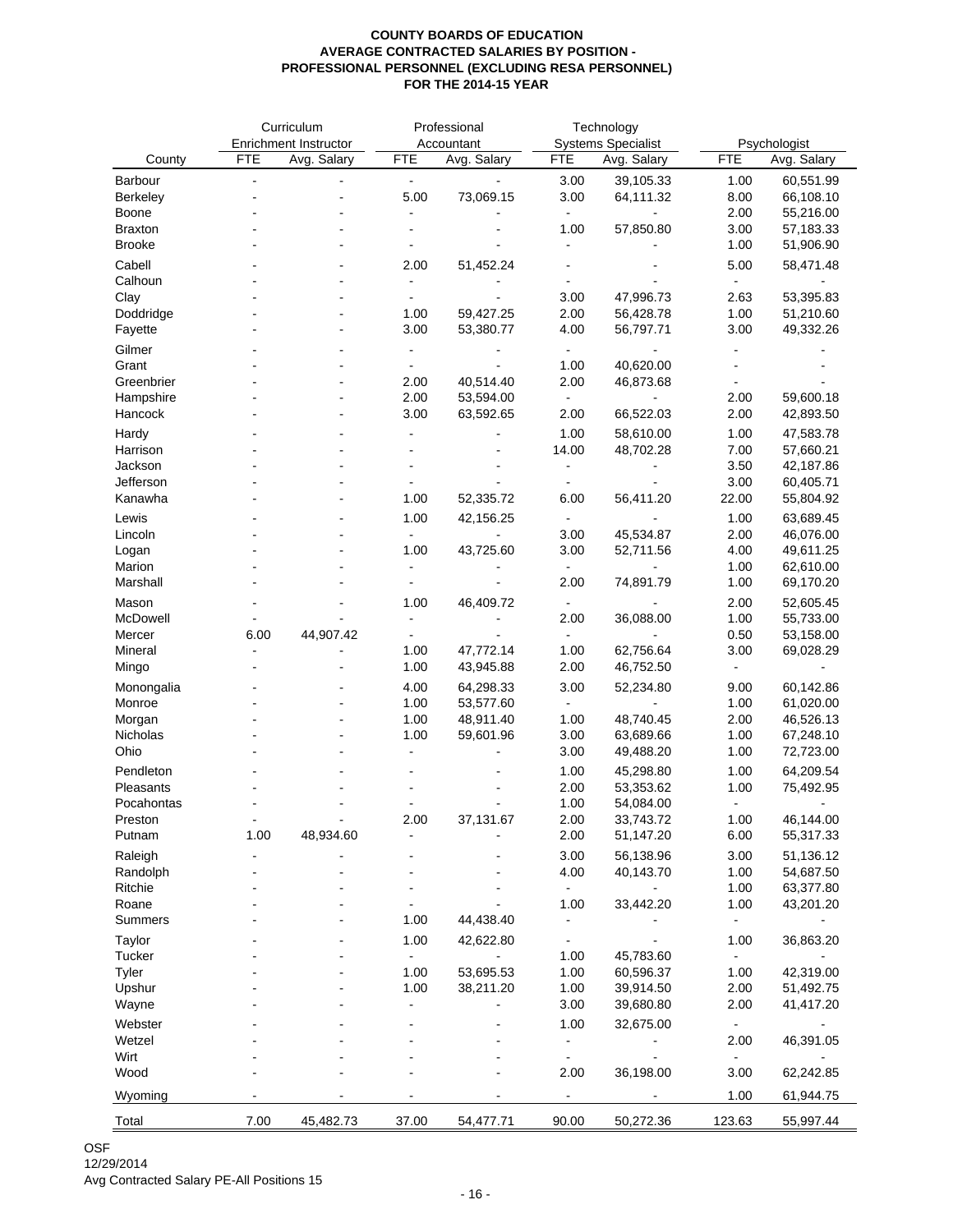|                |                |                         | <b>School Nurse</b> |                 | <b>School Nurse</b> |                        |                            |             |
|----------------|----------------|-------------------------|---------------------|-----------------|---------------------|------------------------|----------------------------|-------------|
|                |                | <b>Registered Nurse</b> |                     | (W/O AB Degree) | (With an AB Degree) |                        | <b>Attendance Director</b> |             |
| County         | <b>FTE</b>     | Avg. Salary             | <b>FTE</b>          | Avg. Salary     | <b>FTE</b>          | Avg. Salary            | <b>FTE</b>                 | Avg. Salary |
| <b>Barbour</b> | $\overline{a}$ |                         | ä,                  |                 | 2.50                | 51,147.00              | 0.80                       | 69,050.10   |
| Berkeley       |                |                         | 0.50                | 40,929.00       | 17.00               | 51,476.35              | 1.00                       | 94,675.14   |
| Boone          |                |                         |                     |                 | 8.00                | 47,683.50              | 1.00                       | 74,474.00   |
| <b>Braxton</b> |                |                         | ۰                   |                 | 2.00                | 36,528.50              | 0.50                       | 48,894.46   |
| <b>Brooke</b>  |                | $\blacksquare$          | $\blacksquare$      |                 | 3.00                | 60,773.87              | 0.50                       | 94,949.72   |
|                |                |                         |                     |                 |                     |                        |                            |             |
| Cabell         |                |                         |                     |                 | 10.00               | 45,647.00              | 1.00                       | 99,563.67   |
| Calhoun        |                |                         |                     |                 | 1.00                | 39,971.00              | 0.50                       | 55,833.00   |
| Clay           |                |                         |                     |                 | 2.00                | 38,795.00              | 0.50                       | 76,497.16   |
| Doddridge      |                |                         |                     |                 | 2.00<br>5.00        | 40,270.00              | 0.50<br>1.00               | 69,759.46   |
| Fayette        |                |                         |                     |                 |                     | 51,070.00              |                            | 80,408.32   |
| Gilmer         |                |                         |                     |                 | 1.00                | 47,621.00              | 0.50                       | 70,466.40   |
| Grant          |                |                         |                     |                 | 1.00                | 43,650.65              | 0.50                       | 76,442.96   |
| Greenbrier     |                |                         |                     |                 | 4.00                | 48,338.00              | 1.00                       | 84,014.40   |
| Hampshire      |                |                         |                     |                 | 5.00                | 40,361.71              | 0.50                       | 66,859.60   |
| Hancock        |                |                         |                     |                 | 4.00                | 52,024.75              | 1.00                       | 49,882.35   |
| Hardy          |                |                         |                     |                 | 2.00                | 49,643.00              | 1.00                       | 56,787.15   |
| Harrison       |                |                         |                     |                 | 9.00                | 50,449.61              | 1.00                       | 71,670.48   |
| Jackson        |                |                         |                     |                 | 8.00                | 48,801.50              | 1.00                       | 65,245.95   |
| Jefferson      | 1.00           | 47,384.00               | 1.00                | 37,189.00       | 11.00               | 48,825.09              | 1.00                       | 83,544.80   |
| Kanawha        |                |                         |                     |                 | 34.00               | 51,918.86              | 24.00                      | 48,920.34   |
| Lewis          |                |                         |                     |                 | 2.00                | 49,783.50              | 1.00                       | 62,714.15   |
| Lincoln        |                |                         |                     |                 | 3.00                | 54,384.10              | 1.00                       | 78,684.00   |
| Logan          |                |                         |                     |                 | 6.00                | 45,224.33              | 1.00                       | 78,550.80   |
| Marion         |                |                         |                     |                 | 5.00                | 46,989.18              | 1.00                       | 79,692.79   |
| Marshall       |                |                         |                     |                 | 6.00                | 55,145.83              | 1.00                       | 79,452.16   |
| Mason          |                |                         |                     |                 | 6.00                | 46,706.24              | 2.00                       | 69,543.06   |
| McDowell       |                | $\blacksquare$          | $\blacksquare$      | $\blacksquare$  | 2.00                | 41,518.20              | 0.50                       | 82,170.48   |
| Mercer         |                | ä,                      |                     |                 | 7.00                | 44,605.71              | 1.00                       | 50,100.00   |
| Mineral        |                |                         |                     |                 | 5.22                | 55,964.78              | 1.00                       | 65,961.23   |
| Mingo          |                |                         | 1.00                | 33,675.00       | 3.00                | 40,468.67              | 1.00                       | 70,354.80   |
| Monongalia     |                |                         |                     |                 | 12.00               | 50,218.78              | 1.00                       | 70,950.24   |
| Monroe         |                |                         |                     |                 | 1.00                | 45,539.55              | 0.50                       | 70,793.80   |
| Morgan         |                |                         |                     |                 | 4.00                | 44,206.50              | 0.50                       | 59,712.60   |
| Nicholas       |                |                         |                     |                 | 3.00                | 45,024.57              | 1.00                       | 76,548.69   |
| Ohio           |                |                         | 1.00                | 56,108.00       | 4.00                | 49,297.25              | 1.00                       | 57,278.00   |
|                |                |                         |                     |                 |                     |                        |                            |             |
| Pendleton      |                |                         |                     |                 | 1.00                | 44,252.32              | 0.50                       | 76,778.36   |
| Pleasants      |                |                         |                     |                 | 2.00                | 41,041.50              | 0.50                       | 63,941.30   |
| Pocahontas     |                |                         |                     |                 | 1.00                | 45,271.00              | 0.60                       | 77,646.38   |
| Preston        |                |                         |                     |                 | 7.00                | 45,894.00<br>52,644.44 | 1.00                       | 66,633.84   |
| Putnam         | 1.00           | 46,392.00               |                     |                 | 9.00                |                        | 1.00                       | 87,616.20   |
| Raleigh        |                |                         |                     |                 | 14.00               | 44,749.45              | 2.00                       | 66,067.50   |
| Randolph       |                |                         |                     |                 | 3.00                | 42,786.10              | 1.00                       | 50,000.00   |
| Ritchie        |                |                         |                     |                 | 1.00                | 58,138.50              | 1.00                       | 73,873.44   |
| Roane          |                |                         |                     |                 | 2.00                | 34,725.00              | 1.00                       | 79,794.62   |
| Summers        |                |                         |                     |                 | 2.00                | 41,903.50              | 0.50                       | 63,768.00   |
| Taylor         |                |                         |                     |                 | 2.50                | 44,102.20              | 1.00                       | 63,143.30   |
| Tucker         |                |                         |                     |                 | 1.00                | 49,049.00              | 0.50                       | 53,520.60   |
| Tyler          |                |                         |                     |                 | 2.00                | 40,557.50              | 0.50                       | 73,492.14   |
| Upshur         |                |                         |                     |                 | 3.00                | 35,978.67              | 1.00                       | 69,365.76   |
| Wayne          |                |                         |                     |                 | 2.00                | 44,097.90              | 1.00                       | 83,830.59   |
| Webster        |                |                         |                     |                 | 2.00                | 37,371.00              | 0.50                       | 44,670.00   |
| Wetzel         |                |                         | 1.00                | 34,336.85       | 2.00                | 49,612.78              | 1.00                       | 66,576.00   |
| Wirt           |                |                         | ÷                   |                 | 1.00                | 58,571.40              | 0.50                       | 68,668.72   |
| Wood           |                |                         |                     |                 | 24.50               | 48,667.63              | 1.00                       | 72,499.28   |
|                |                |                         |                     |                 |                     |                        |                            |             |
| Wyoming        |                |                         |                     |                 | 3.00                | 41,089.27              | 1.00                       | 69,909.60   |
| Total          | 2.00           | 46,888.00               | 4.50                | 40,394.08       | 285.72              | 48,138.55              | 70.40                      | 63,487.82   |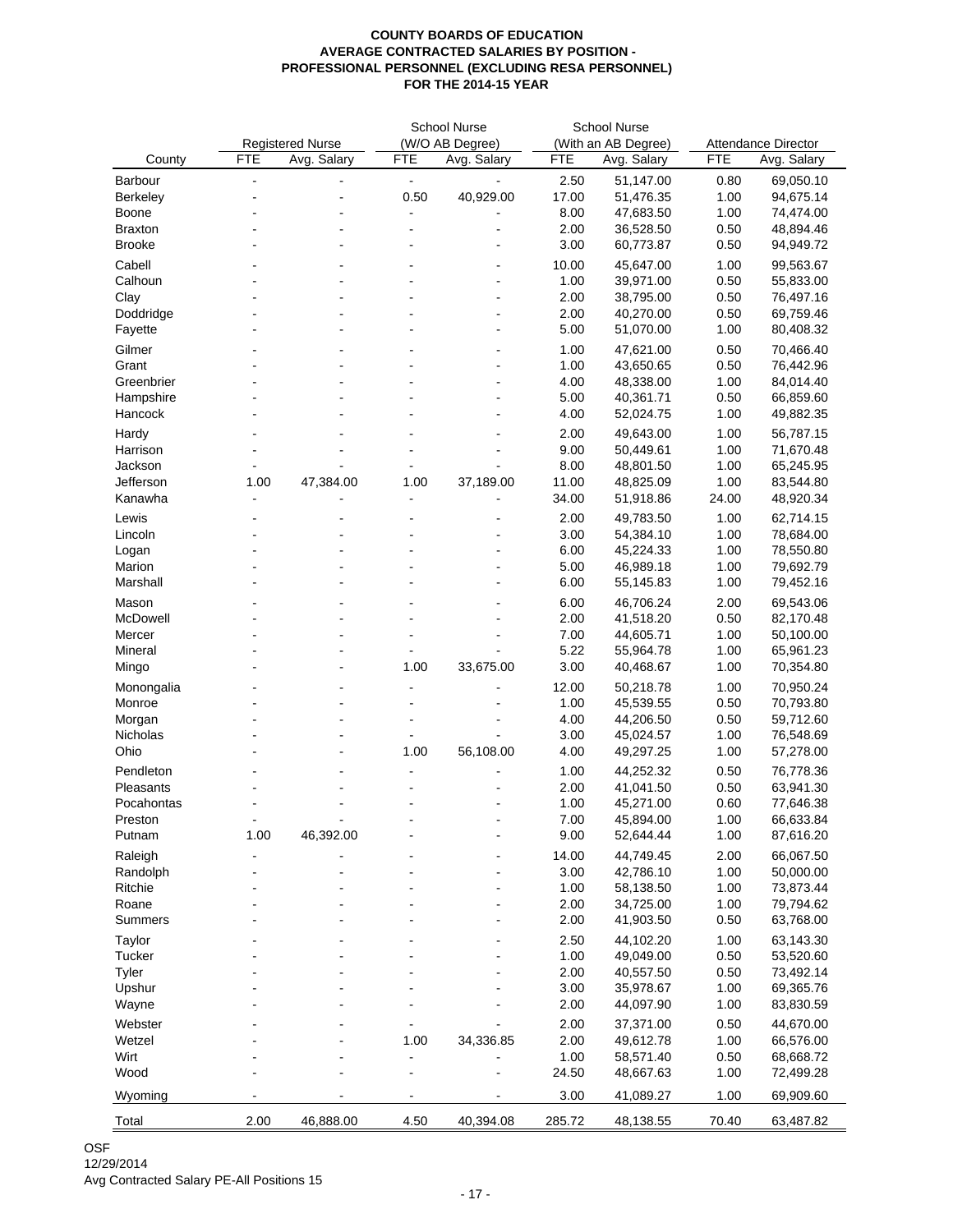|                         |                                                  |             | Physical     |                        |                                |             | Professional |             |
|-------------------------|--------------------------------------------------|-------------|--------------|------------------------|--------------------------------|-------------|--------------|-------------|
|                         | Attendance Officer<br>Therapist<br>Social Worker |             |              |                        | <b>Educational Interpreter</b> |             |              |             |
| County                  | <b>FTE</b>                                       | Avg. Salary | <b>FTE</b>   | Avg. Salary            | <b>FTE</b>                     | Avg. Salary | <b>FTE</b>   | Avg. Salary |
| Barbour                 | $\blacksquare$                                   |             | ۰.           |                        | L.                             |             |              |             |
| Berkeley                | 4.00                                             | 53,438.86   | 1.75         | 69,257.31              |                                |             |              |             |
| Boone<br><b>Braxton</b> | $\blacksquare$                                   |             | ÷            |                        | 0.50                           | 43,058.00   |              |             |
| <b>Brooke</b>           | $\overline{\phantom{a}}$                         |             | 1.00         | 59,593.65              | 4                              |             |              |             |
| Cabell                  | 3.00                                             | 52,963.33   |              |                        | 1.00                           | 37,678.00   |              |             |
| Calhoun                 |                                                  |             |              |                        |                                |             |              |             |
| Clay                    |                                                  |             |              |                        |                                |             |              |             |
| Doddridge               |                                                  |             |              |                        |                                |             |              |             |
| Fayette                 |                                                  |             | 1.00         | 64,699.31              | 1.00                           | 39,707.00   |              |             |
| Gilmer                  |                                                  |             |              |                        |                                |             |              |             |
| Grant                   |                                                  |             |              |                        |                                |             |              |             |
| Greenbrier              |                                                  |             |              |                        | 2.00                           | 43,353.98   |              |             |
| Hampshire<br>Hancock    |                                                  |             | 1.00         | 63,085.05              |                                |             |              |             |
|                         |                                                  |             |              |                        |                                |             |              |             |
| Hardy<br>Harrison       |                                                  |             | 2.00         | 49,569.19              | 1.00                           | 61,113.80   |              |             |
| Jackson                 |                                                  |             |              |                        |                                |             |              |             |
| Jefferson               |                                                  |             | 2.00         | 64,152.50              |                                |             |              |             |
| Kanawha                 |                                                  |             | 3.00         | 63,649.33              | 3.00                           | 49,230.00   | 2.00         | 36,496.00   |
| Lewis                   |                                                  |             |              |                        |                                |             |              |             |
| Lincoln                 |                                                  |             |              |                        | 1.00                           | 37,194.00   |              |             |
| Logan                   |                                                  |             |              |                        |                                |             |              |             |
| Marion                  |                                                  |             |              |                        |                                |             |              |             |
| Marshall                |                                                  |             |              |                        |                                |             |              |             |
| Mason                   |                                                  |             |              |                        |                                |             |              |             |
| McDowell<br>Mercer      | 1.00                                             | 40,082.00   | 1.00         | 61,105.20              | 4.00                           | 37,925.87   |              |             |
| Mineral                 | 1.25                                             | 43,308.72   |              |                        | 1.00                           | 55,749.00   |              |             |
| Mingo                   | 1.00                                             | 57,493.20   | 1.00         | 71,945.00              | L.                             |             |              |             |
| Monongalia              | 1.00                                             | 41,790.00   | 1.50         | 69,816.40              | 17.20                          | 55,585.65   |              |             |
| Monroe                  |                                                  |             |              |                        | 1.00                           | 35,487.00   |              |             |
| Morgan                  |                                                  |             |              |                        | 2.00                           | 48,056.68   |              |             |
| Nicholas                |                                                  |             | 1.00         | 55,000.00              | $\blacksquare$                 |             |              |             |
| Ohio                    |                                                  |             |              |                        |                                |             |              |             |
| Pendleton               |                                                  |             |              |                        |                                |             |              |             |
| Pleasants               |                                                  |             |              |                        |                                |             |              |             |
| Pocahontas              |                                                  |             |              |                        | 0.50                           | 32,676.00   |              |             |
| Preston<br>Putnam       |                                                  |             | 1.00<br>1.00 | 54,083.00<br>76,311.40 | $\blacksquare$                 |             |              |             |
| Raleigh                 |                                                  |             | 3.00         | 71,986.67              | 2.00                           | 47,445.00   |              |             |
| Randolph                |                                                  |             | 1.00         | 50,000.00              | 1.00                           | 61,393.20   |              |             |
| Ritchie                 |                                                  |             |              |                        |                                |             |              |             |
| Roane                   |                                                  |             |              |                        |                                |             |              |             |
| Summers                 |                                                  |             |              |                        |                                |             |              |             |
| Taylor                  |                                                  |             |              |                        |                                |             |              |             |
| Tucker                  |                                                  |             |              |                        |                                |             |              |             |
| Tyler                   |                                                  |             |              |                        |                                |             |              |             |
| Upshur                  |                                                  |             |              |                        |                                |             |              |             |
| Wayne                   |                                                  |             | 1.00         | 69,844.00              |                                |             |              |             |
| Webster                 |                                                  |             |              |                        |                                |             |              |             |
| Wetzel<br>Wirt          |                                                  |             |              |                        |                                |             |              |             |
| Wood                    |                                                  |             |              |                        | 5.00                           | 45,982.65   |              |             |
|                         |                                                  |             |              |                        |                                |             |              |             |
| Wyoming                 |                                                  |             |              |                        |                                |             |              |             |
| Total                   | 11.25                                            | 50,324.14   | 23.25        | 63,911.52              | 43.20                          | 49,288.89   | 2.00         | 36,496.00   |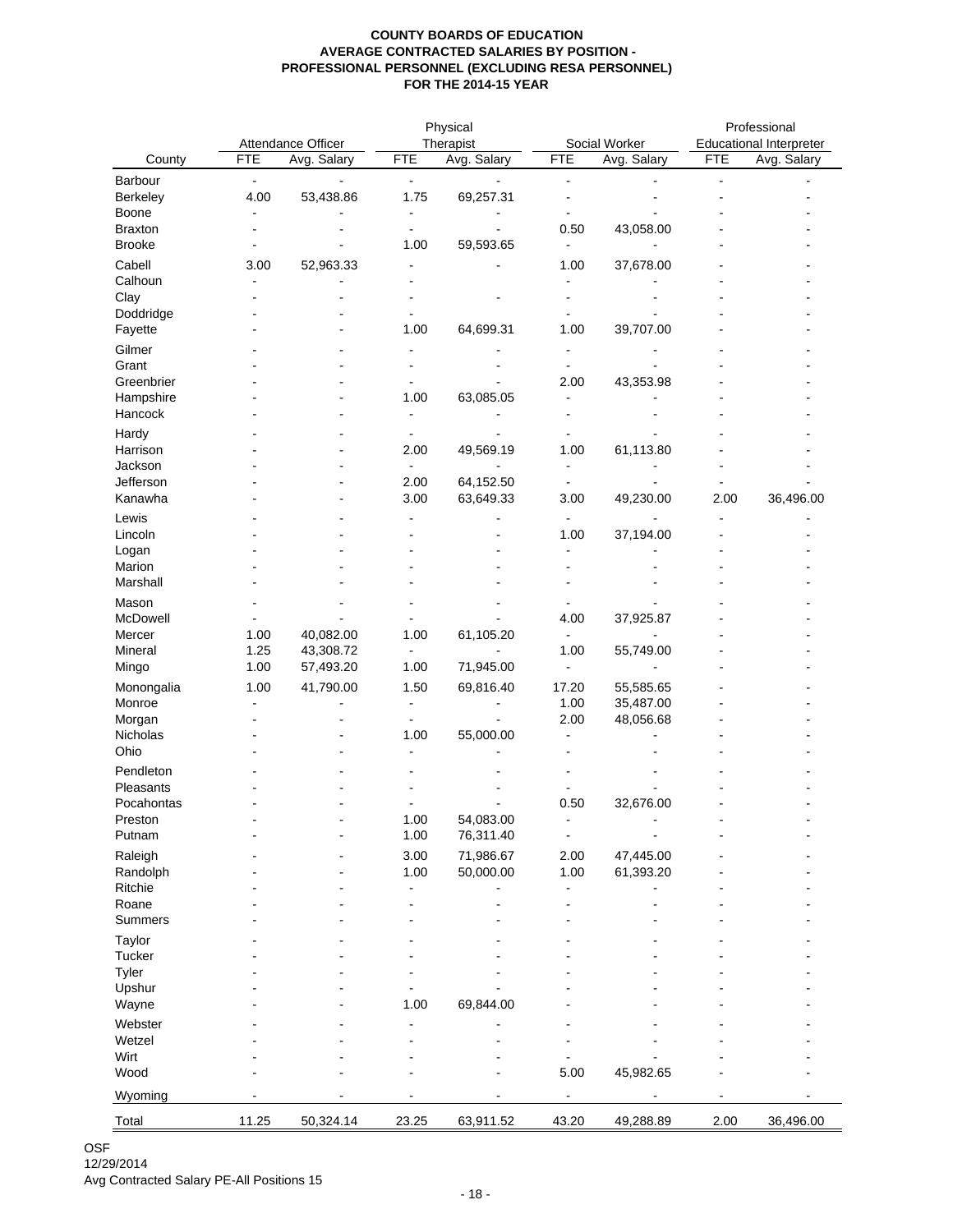|                         | Occupational<br>Therapist        |                             | <b>Athletic Trainer</b> |             | Dental Hygienist     |                | Audiologist    |             |
|-------------------------|----------------------------------|-----------------------------|-------------------------|-------------|----------------------|----------------|----------------|-------------|
| County                  | <b>FTE</b>                       | Avg. Salary                 | <b>FTE</b>              | Avg. Salary | <b>FTE</b>           | Avg. Salary    | <b>FTE</b>     | Avg. Salary |
| Barbour                 | $\blacksquare$                   | ä,                          | $\blacksquare$          |             | $\blacksquare$       |                | ä,             |             |
| Berkeley                | 5.55                             | 53,197.96                   | $\overline{a}$          |             |                      |                |                |             |
| Boone                   | $\blacksquare$                   | $\blacksquare$              | $\blacksquare$          |             |                      |                |                |             |
| <b>Braxton</b>          | 1.00                             | 55,437.00                   | $\sim$                  |             |                      |                |                |             |
| <b>Brooke</b>           | 2.00                             | 63,233.70                   | 1.00                    | 40,497.00   |                      |                |                |             |
| Cabell<br>Calhoun       | $\blacksquare$<br>$\blacksquare$ | $\blacksquare$              | $\overline{a}$          |             |                      |                |                |             |
| Clay                    | 0.50                             | 72,223.00                   |                         |             |                      |                |                |             |
| Doddridge               | ä,                               |                             |                         |             |                      |                |                |             |
| Fayette                 | 3.00                             | 61,210.98                   |                         |             |                      |                |                |             |
| Gilmer                  |                                  |                             |                         |             |                      |                |                |             |
| Grant                   | ٠                                |                             |                         |             |                      |                |                |             |
| Greenbrier              | ä,                               |                             |                         |             |                      |                |                |             |
| Hampshire               | 2.00                             | 61,454.90                   | $\overline{a}$          |             |                      |                |                |             |
| Hancock                 | 1.00                             | 46,738.00                   | 2.00                    | 46,425.50   |                      |                |                |             |
| Hardy<br>Harrison       | $\blacksquare$<br>3.00           | $\blacksquare$              | $\blacksquare$<br>۰     |             |                      |                |                |             |
| Jackson                 |                                  | 53,981.33                   |                         |             |                      |                |                |             |
| Jefferson               | 1.00                             | 54,021.00                   |                         |             |                      |                |                |             |
| Kanawha                 | 9.00                             | 54,494.44                   |                         |             |                      |                |                |             |
| Lewis                   | ä,                               | $\overline{a}$              |                         |             |                      |                |                |             |
| Lincoln                 | ۰                                | $\blacksquare$              |                         |             |                      |                |                |             |
| Logan                   | 1.00                             | 59,138.20                   |                         |             |                      |                |                |             |
| Marion                  | ä,                               | $\blacksquare$              |                         |             |                      |                |                |             |
| Marshall                | ۰                                |                             |                         |             |                      |                |                |             |
| Mason                   | 1.00                             | 40,493.20                   |                         |             |                      |                |                |             |
| McDowell<br>Mercer      | ä,<br>1.00                       | $\blacksquare$<br>50,083.00 |                         |             |                      |                | 1.00           | 61,778.00   |
| Mineral                 |                                  |                             |                         |             |                      |                | $\overline{a}$ |             |
| Mingo                   | 1.00                             | 71,525.92                   |                         |             |                      |                | $\blacksquare$ |             |
| Monongalia              | 3.00                             | 56,658.35                   |                         |             | 0.50                 | 56,734.00      | 1.00           | 59,790.00   |
| Monroe                  | ÷.                               |                             |                         |             | $\ddot{\phantom{a}}$ |                |                |             |
| Morgan                  | 1.00                             | 50,041.95                   |                         |             |                      |                |                |             |
| Nicholas                |                                  |                             | ۰                       | L.          | $\blacksquare$       | $\blacksquare$ |                |             |
| Ohio                    |                                  |                             | ÷                       | L.          | 1.00                 | 59,880.00      |                |             |
| Pendleton               |                                  |                             |                         |             |                      |                |                |             |
| Pleasants<br>Pocahontas |                                  |                             |                         |             |                      |                |                |             |
| Preston                 | 2.00                             | 48,638.50                   | $\blacksquare$          | ä,          |                      |                |                |             |
| Putnam                  | $\blacksquare$                   |                             | 4.00                    | 47,089.35   |                      |                |                |             |
| Raleigh                 | 1.00                             | 62,382.00                   |                         |             |                      |                |                |             |
| Randolph                | 1.00                             | 52,000.00                   |                         |             |                      |                |                |             |
| Ritchie                 |                                  |                             |                         |             |                      |                |                |             |
| Roane                   |                                  |                             |                         |             |                      |                |                |             |
| Summers                 |                                  |                             |                         |             |                      |                |                |             |
| Taylor<br>Tucker        |                                  |                             |                         |             |                      |                |                |             |
| Tyler                   |                                  |                             |                         |             |                      |                |                |             |
| Upshur                  |                                  |                             |                         |             |                      |                |                |             |
| Wayne                   | 2.00                             | 64,295.95                   |                         |             |                      |                |                |             |
| Webster                 |                                  |                             |                         |             |                      |                |                |             |
| Wetzel                  |                                  |                             |                         |             |                      |                |                |             |
| Wirt                    |                                  |                             |                         |             |                      |                |                |             |
| Wood                    |                                  |                             |                         |             |                      |                | 1.00           | 47,952.45   |
| Wyoming                 |                                  |                             |                         |             |                      |                |                |             |
| Total                   | 42.05                            | 55,992.12                   | 7.00                    | 45,957.91   | 1.50                 | 58,831.33      | 3.00           | 56,506.82   |